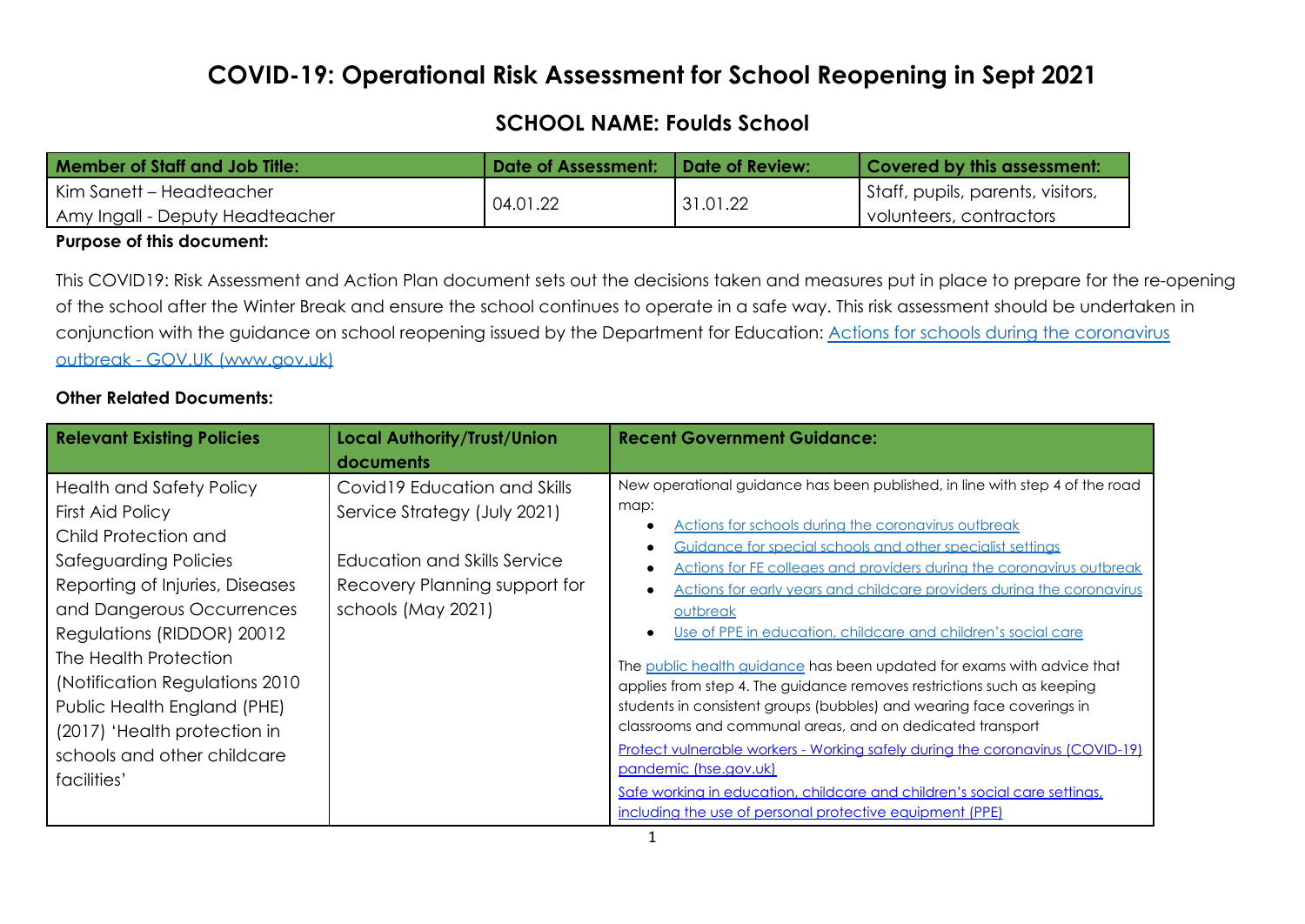## **Risk matrix**

| Impact risk rating:                                                  | <b>Probability risk rating:</b> | <b>Overall risk rating:</b> |
|----------------------------------------------------------------------|---------------------------------|-----------------------------|
| 5. Catastrophic                                                      | 5. Almost certain to happen     | 16 or more - red            |
| 4. Major – e.g. likely to result in school closure                   | 4. Likely                       | 12 to 15 - amber            |
| 3. Moderate - e.g. likely to result in one or more classes having to | 3. Possible                     | $9$ to $11 -$ amber         |
| close                                                                |                                 |                             |
| 2. Minor                                                             | 2. Unlikely                     | Below 9 - green             |
| 1. Negligible                                                        | Negligible                      | Below 9 - green             |

| <b>Specific Concern/</b><br><b>Risk</b> | Impact<br>score<br>(a) | Probability<br>score (b) | Current<br><b>Risk</b><br>Rating<br>(a) x (b) | <b>Control Measures</b> | In.<br>Place<br>(Y/N) | Implications for opening the<br>school and further action<br>proposed | <b>Risk rating</b><br>following<br>controls (1-25) |
|-----------------------------------------|------------------------|--------------------------|-----------------------------------------------|-------------------------|-----------------------|-----------------------------------------------------------------------|----------------------------------------------------|
| <b>A. Staffing Resources</b>            |                        |                          |                                               |                         |                       |                                                                       |                                                    |

| 1. Risk that there are<br>I Insufficient staff to<br>support all the pupils<br>to be in school | 4 | 4 | 16 | All staff wear masks in communal areas<br>$\bullet$<br>(corridors, toilets, staff room, photocopy<br>area, office, PPA room).<br>Staff to keep a conscious distance at all<br>$\bullet$<br>times from one another where possible.<br>Clinically extremely vulnerable (CEV)<br>people are no longer advised to shield, but<br>may wish to take extra precautions to<br>protect themselves and to follow the<br>practical steps set out in the guidance on<br>shielding and protecting people who are<br>clinically extremely vulnerable from<br>COVID-19 to minimise their risk of exposure<br>to the virus. | $\checkmark$ | All staff to wear masks in<br>corridors and communal<br>areas and remain socially<br>distanced from the<br>children.<br>Limit the number of<br>children that the CEV<br>member of staff interact<br>with. | 16 |
|------------------------------------------------------------------------------------------------|---|---|----|-------------------------------------------------------------------------------------------------------------------------------------------------------------------------------------------------------------------------------------------------------------------------------------------------------------------------------------------------------------------------------------------------------------------------------------------------------------------------------------------------------------------------------------------------------------------------------------------------------------|--------------|-----------------------------------------------------------------------------------------------------------------------------------------------------------------------------------------------------------|----|
|------------------------------------------------------------------------------------------------|---|---|----|-------------------------------------------------------------------------------------------------------------------------------------------------------------------------------------------------------------------------------------------------------------------------------------------------------------------------------------------------------------------------------------------------------------------------------------------------------------------------------------------------------------------------------------------------------------------------------------------------------------|--------------|-----------------------------------------------------------------------------------------------------------------------------------------------------------------------------------------------------------|----|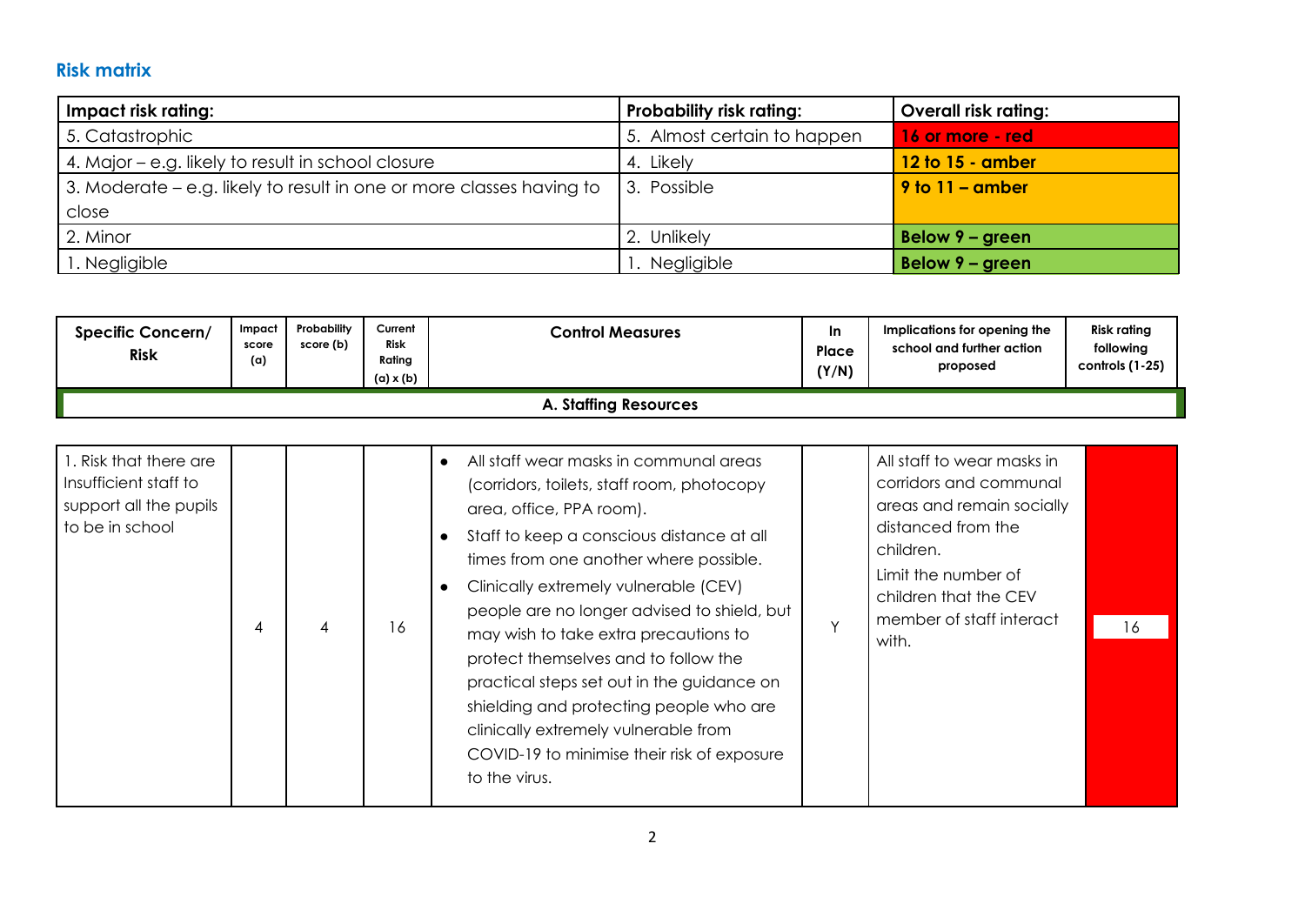|  |  | $\bullet$ | Staff in settings who are CEV should attend<br>their place of work if they cannot work<br>from home.                                                                                                                                                                                                                               |   |                                                                                                                                                                              |  |
|--|--|-----------|------------------------------------------------------------------------------------------------------------------------------------------------------------------------------------------------------------------------------------------------------------------------------------------------------------------------------------|---|------------------------------------------------------------------------------------------------------------------------------------------------------------------------------|--|
|  |  | $\bullet$ | Establish how many and which staff will be<br>available, if staff develop COVID-19<br>symptoms and isolating, through RAG<br>rating (extremely critically vulnerable<br>staff/those fit for work). Carry out individual<br>Staff Risk Assessments for the CEV staff<br>where appropriate (guidance to be<br>published by the DHSC) | Y | HT to carry out Individual<br><b>Risk Assessments for CEV</b><br>and pregnant staff.                                                                                         |  |
|  |  | $\bullet$ | Based on available staffing and any cover<br>you are able to secure, decide how many<br>classes can be supported at any one time.<br>Organise home learning (education off<br>site) for pupils when not on the premises.                                                                                                           | Y | Cover to be provided by<br>HLTA, cover teachers<br>and/or HT.<br>Remote Education can be<br>easily put into place if<br>needed. Remote<br>education plan ready if<br>needed. |  |
|  |  |           | Ensure flexible and responsive use of<br>teaching assistants                                                                                                                                                                                                                                                                       | Y | Teaching assistants cover<br>more than one pupil if<br>necessary in the short<br>term.                                                                                       |  |
|  |  | $\bullet$ | Ensure there are sufficient support staff<br>available to support those pupils who need<br>a high level of support, including those with<br>SEND whilst minimising changes in contact.<br>Some pupils, for example those with Autism<br>will need to be supported by the same<br>adults, where possible                            | Y | Teaching assistants cover<br>more than one pupil if<br>necessary in the short<br>term.                                                                                       |  |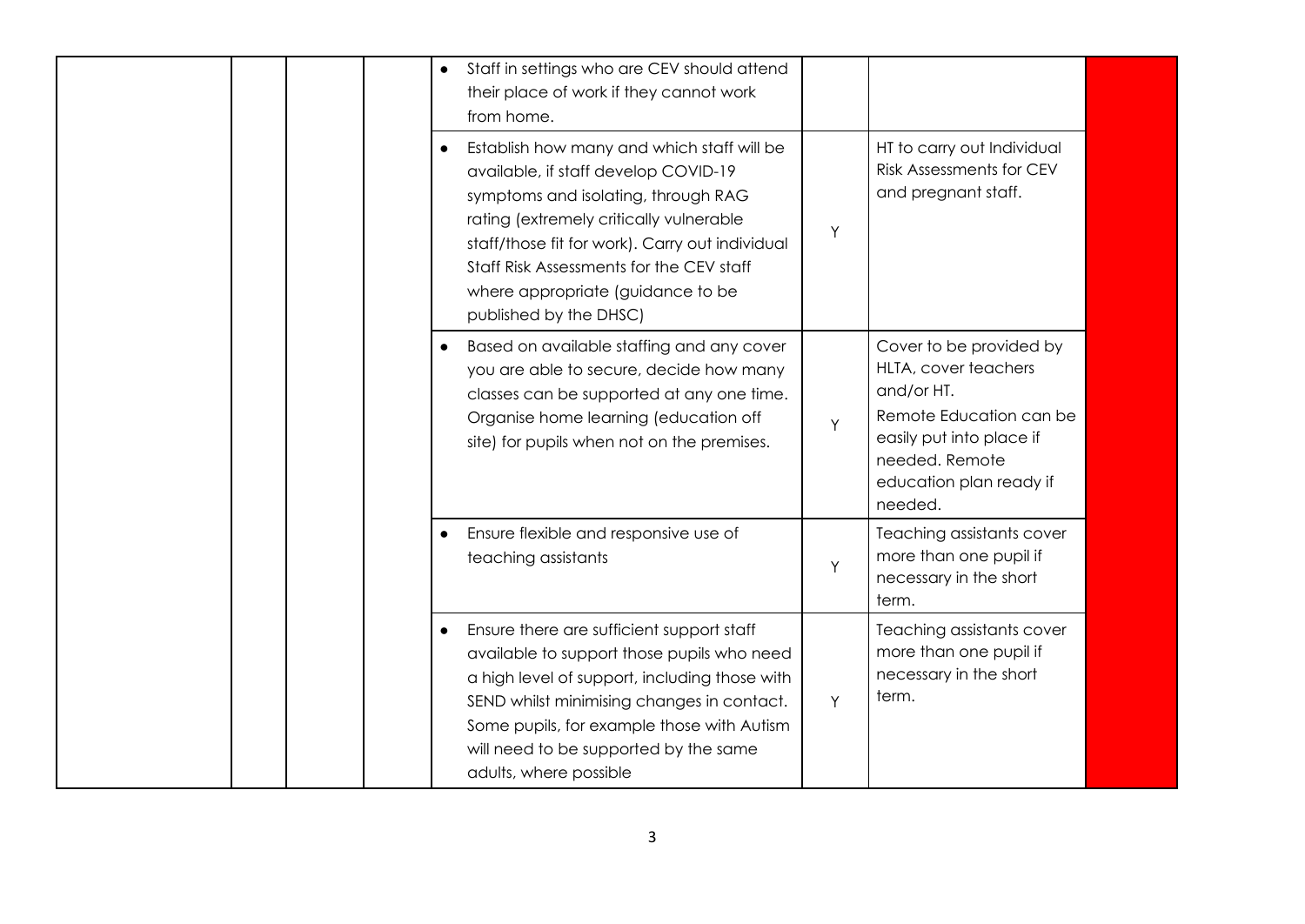|                                                                                            |   |   |    | From Step 4, close contacts will be<br>identified via NHS Test and Trace. Staff may<br>be contacted in exceptional cases to<br>identify close contacts, as currently<br>happens in managing other infectious<br>diseases. | Y |                                                   |    |
|--------------------------------------------------------------------------------------------|---|---|----|---------------------------------------------------------------------------------------------------------------------------------------------------------------------------------------------------------------------------|---|---------------------------------------------------|----|
|                                                                                            |   |   |    | Ensure there is adequate delegation of<br>roles to staff to deliver on site learning (for<br>those attending school).                                                                                                     | Y |                                                   |    |
| 2. Risk that the<br>number of staff who<br>are available is lower<br>than that required to |   |   |    | The health status and availability of every<br>member of staff is known and is regularly<br>updated so that deployment can be<br>planned.                                                                                 | Y | All staff to follow normal<br>absence procedures. |    |
| teach classes in                                                                           |   |   |    | Full use is made of all qualified teachers.                                                                                                                                                                               | Y |                                                   |    |
| school and operate<br>effective home<br>learning in tandem.                                |   |   |    | Flexible and responsive use of teaching<br>$\bullet$<br>assistants and pastoral staff to supervise<br>classes is in place.                                                                                                | Y |                                                   |    |
|                                                                                            | 4 | 4 | 16 | Full use is made of test and trace to inform<br>$\bullet$<br>staff deployment i.e. ensure staff who have<br>been instructed to self-isolate through test<br>and trace are not attending school                            | Y |                                                   | 16 |
|                                                                                            |   |   |    | A clear rationale is in place for which pupils<br>$\bullet$<br>will be in school and at home each day<br>and a blended model of home learning<br>and attendance at school is utilised until<br>staffing levels improve.   | Y |                                                   |    |
|                                                                                            |   |   |    | Where possible, ensure pupils with SEND are<br>prioritised to be in school.                                                                                                                                               | Y |                                                   |    |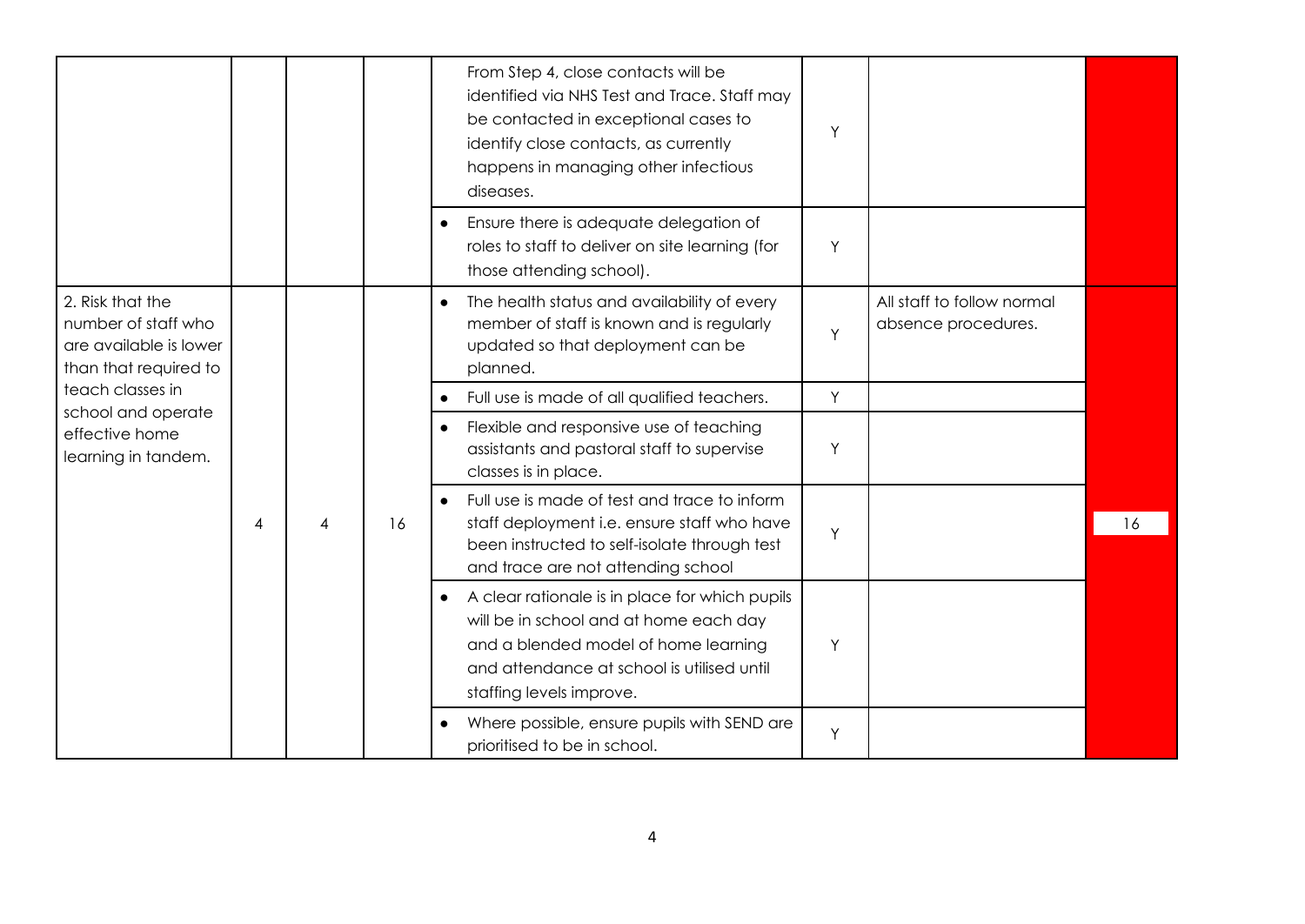| 3. Risk of infection<br>from use of<br>peripatetic teachers<br>and deployment of<br>trainees. | 3                        | $\overline{2}$ |    | 6                                                                                                                                                                                                                                          | Ensure visiting staff are aware of hygiene<br>$\bullet$<br>measures and minimise contact to only<br>pupils who need to be taught. | Y                                                                                                                            | All music lessons in music<br>room, well ventilated<br>Children to go to the room<br>to minimise travel of the<br>teacher. | 6 |
|-----------------------------------------------------------------------------------------------|--------------------------|----------------|----|--------------------------------------------------------------------------------------------------------------------------------------------------------------------------------------------------------------------------------------------|-----------------------------------------------------------------------------------------------------------------------------------|------------------------------------------------------------------------------------------------------------------------------|----------------------------------------------------------------------------------------------------------------------------|---|
|                                                                                               |                          |                |    | Carry out individual risk assessments for all<br>visiting teachers and ensure these are<br>shared with the visitor.                                                                                                                        | Y                                                                                                                                 | <b>BEAT teachers to share</b><br>own risk assessment and<br>are aware of our<br>procedures.                                  |                                                                                                                            |   |
| 4. Risk of infection of<br>extremely clinically<br>vulnerable members                         |                          |                |    | Discussions with any members of staff for<br>$\bullet$<br>whom this is the case and where necessary<br>an Individual risk assessment carried out                                                                                           |                                                                                                                                   | Any members of staff<br>where a family member is<br>extremely clinically<br>vulnerable to speak to Kim                       |                                                                                                                            |   |
| a member of staff.                                                                            | of the household of<br>3 | $\overline{2}$ | 6  | with staff member to put measures in place<br>to prioritise reduction of contacts and<br>maximise distance from others, as far as is<br>reasonably possible                                                                                | Y                                                                                                                                 |                                                                                                                              | 6                                                                                                                          |   |
| 5. Risk of not<br>covering essential<br>functions (first-aid,<br>DSL, SENCO).                 |                          |                |    | Provide cover for the role from within<br>$\bullet$<br>available staffing                                                                                                                                                                  | Y                                                                                                                                 | DHT, EYFS Lead and<br>SENCo deputy DSLs. Many<br>staff hold first aid<br>certificates. HT to support<br>with SEND if needed. |                                                                                                                            |   |
|                                                                                               | 4                        | 4              | 16 | Or remote support via another school<br>$\bullet$                                                                                                                                                                                          | Y                                                                                                                                 | Discuss with FAB<br>partnership                                                                                              | 16                                                                                                                         |   |
|                                                                                               |                          |                |    | Ensure First Aid certificates are up to date<br>$\bullet$                                                                                                                                                                                  | Y                                                                                                                                 |                                                                                                                              |                                                                                                                            |   |
|                                                                                               |                          |                |    | Follow Covid19 first responders guidance<br>$\bullet$<br>and Public Health guidance on use of PPE<br>when administering emergency first aid as<br>maximising distancing may not be possible<br>to maintain while attending to individuals. | Y                                                                                                                                 |                                                                                                                              |                                                                                                                            |   |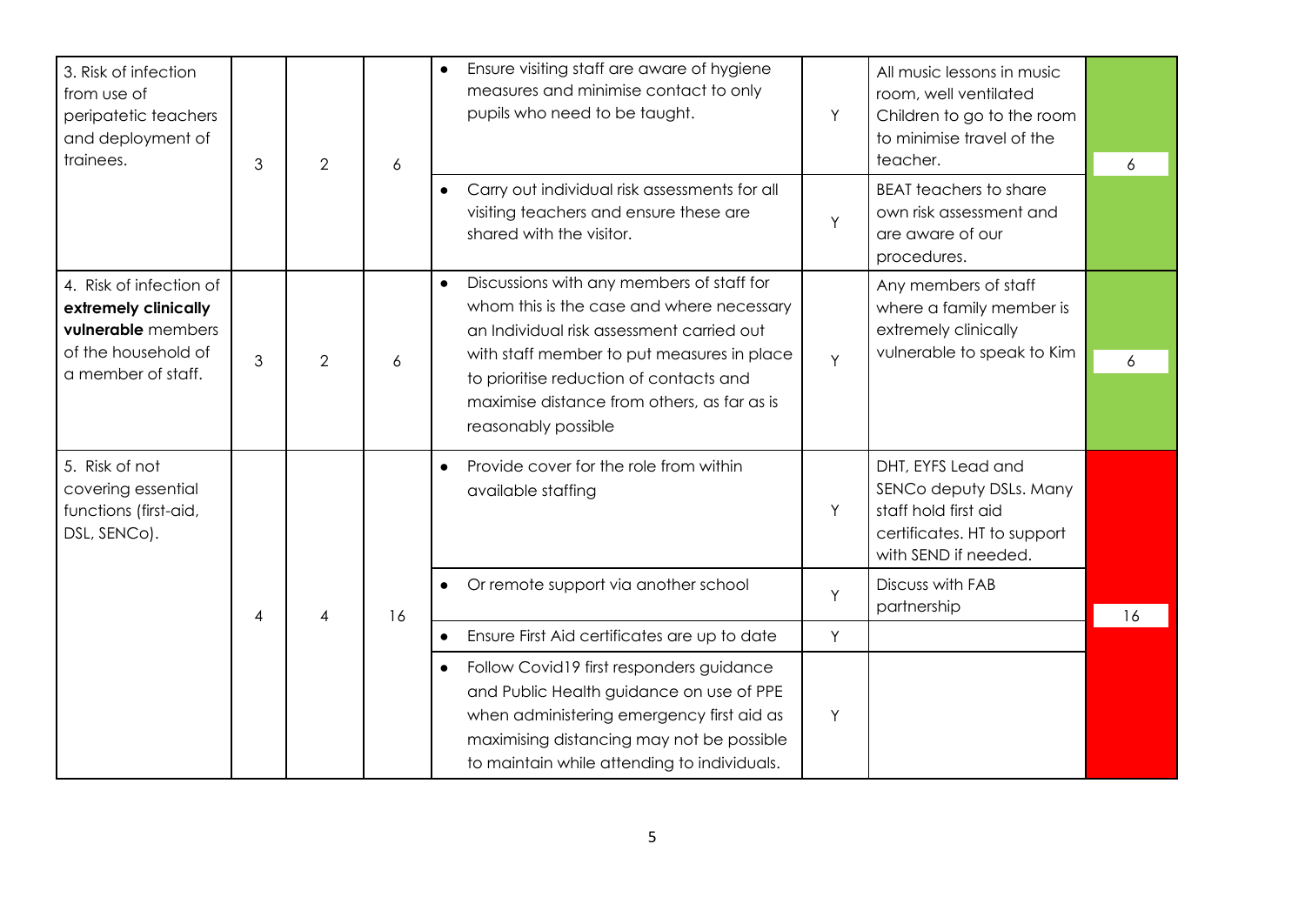|                                                                                                                                                                |                |                |                | Programme of training for additional staff in<br>$\bullet$<br>Y<br>place (e.g. Safeguarding)                                                                                                                                                                                                                           |   |
|----------------------------------------------------------------------------------------------------------------------------------------------------------------|----------------|----------------|----------------|------------------------------------------------------------------------------------------------------------------------------------------------------------------------------------------------------------------------------------------------------------------------------------------------------------------------|---|
| 6. Risks to health and<br>safety because staff<br>are not trained in<br>new procedures.                                                                        |                |                |                | Staff handbook and risk<br>A revised staff handbook was issued to all<br>$\bullet$<br>assessment shared with all<br>staff prior to September start. This is shared<br>staff on 1.9.21<br>with any new staff during the year.<br>Y<br>Inductions have taken<br>place during autumn term<br>having included<br>handbook. |   |
|                                                                                                                                                                | 3              | $\overline{2}$ | 6              | Induction and CPD programmes are in<br>$\bullet$<br>operation for all staff prior to reopening<br>(inc breakfast club), and include:<br>Infection control<br>$\circ$<br>Y                                                                                                                                              | 6 |
|                                                                                                                                                                |                |                |                | Fire safety and evacuation<br>$\circ$<br>procedures<br>Safeguarding<br>$\circ$<br>Risk management<br>$\circ$                                                                                                                                                                                                           |   |
| 7. Risk that staff who<br>are extremely<br>critically vulnerable<br>are not identified<br>and so measures<br>have not been put in<br>place to protect<br>them. | $\overline{4}$ |                | $\overline{4}$ | Currently none.<br>$\bullet$<br>An individual risk assessment and suitable<br>controls must be in place before they<br>return to the workplace. The controls must<br>Y<br>enable the ability to reduce the number of<br>different contacts and keep a safe<br>distance, Further guidance to be released<br>by the DHSC | 4 |
|                                                                                                                                                                |                |                |                | All members of staff with underlying health<br>$\bullet$<br>All staff asked to share if<br>conditions have been instructed to make<br>CEV/change in<br>Y<br>circumstance and<br>their condition or circumstances known to<br>the school if it could put them at risk. Staff                                            |   |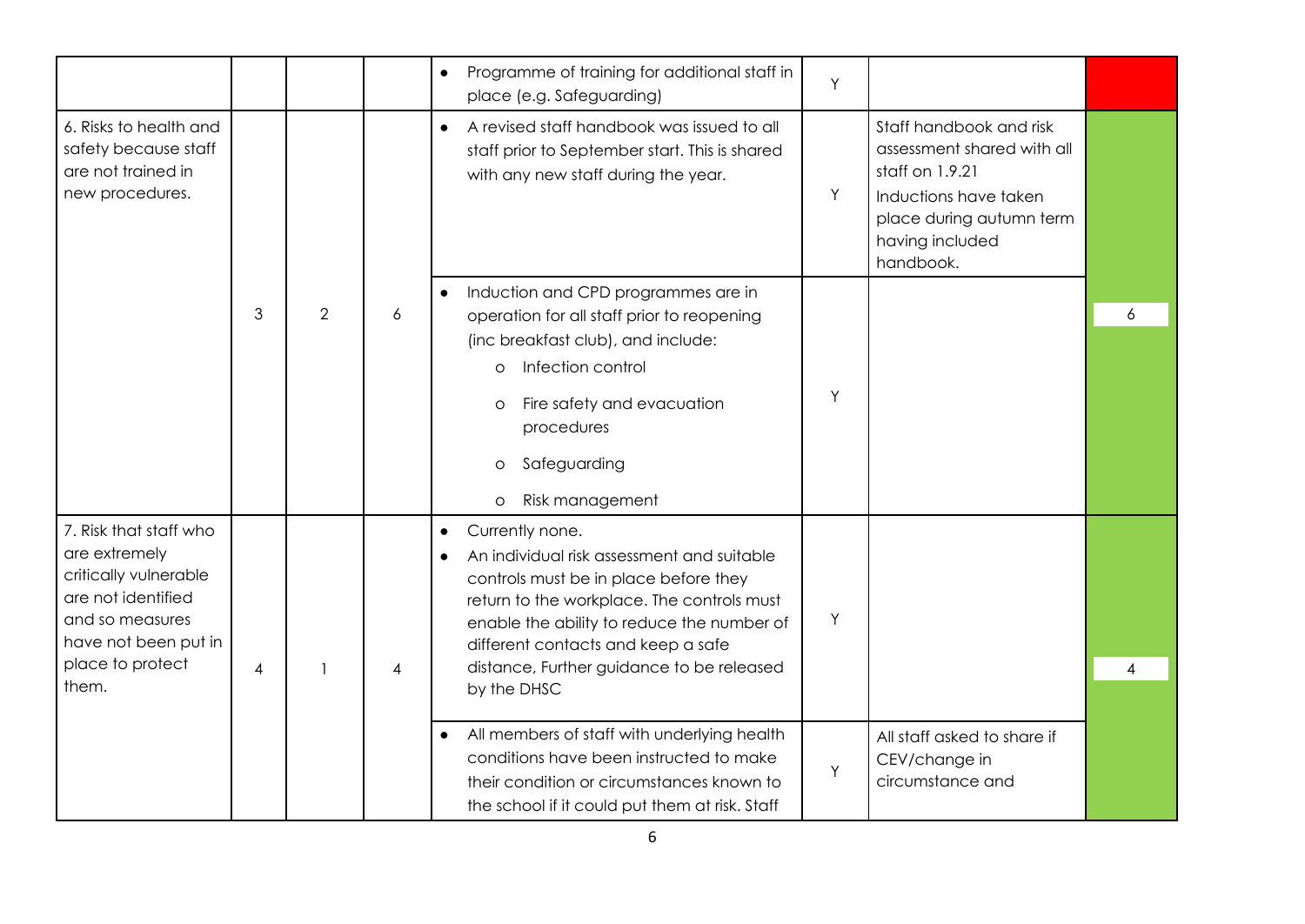| are made aware that they have a duty to<br>inform the school if their health<br>circumstances change which puts them at<br>risk. Records are kept of this and regularly<br>updated. Staff sharing their household with<br>people with underlying health conditions<br>places them at higher risk.                                                                                   |   | become CEV with Kim                              |  |
|-------------------------------------------------------------------------------------------------------------------------------------------------------------------------------------------------------------------------------------------------------------------------------------------------------------------------------------------------------------------------------------|---|--------------------------------------------------|--|
| Clinically extremely vulnerable (CEV)<br>$\bullet$<br>people are no longer advised to shield, but<br>may wish to take extra precautions to<br>protect themselves and to follow the<br>practical steps set out in the guidance on<br>shielding and protecting people who are<br>clinically extremely vulnerable from<br>COVID-19 to minimise their risk of exposure<br>to the virus. | Y | Discuss as part of<br>individual risk assessment |  |
| Staff are clear about the definitions and<br>$\bullet$<br>associated mitigating strategies in relation<br>to people who are classed as clinically<br>vulnerable and clinically extremely<br>vulnerable                                                                                                                                                                              | Y |                                                  |  |
| Current government guidance is being<br>$\bullet$<br>applied.                                                                                                                                                                                                                                                                                                                       | Υ |                                                  |  |

**B. Teaching Spaces, the Learning and School Environment**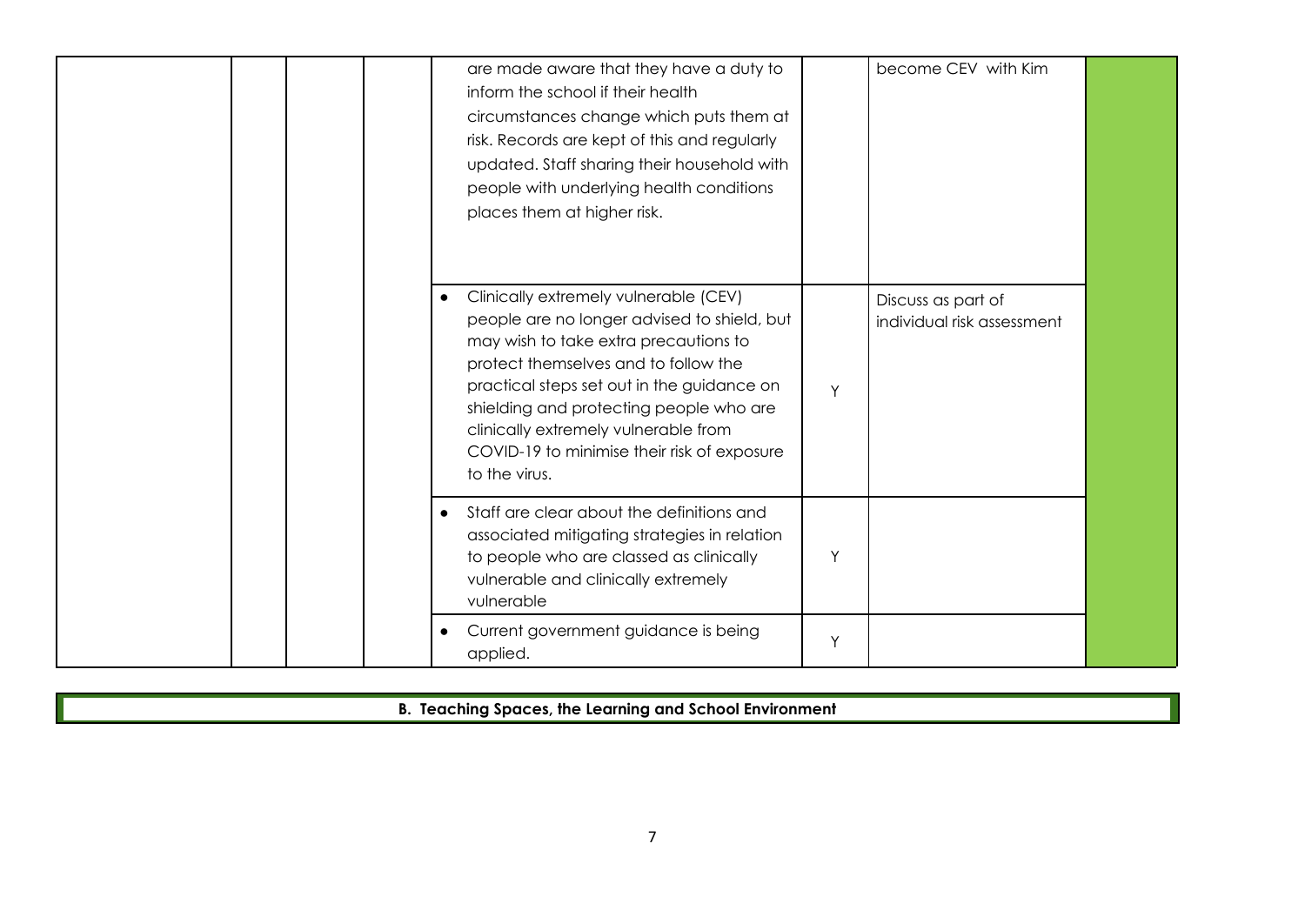| 8. Risks of<br>transmission during<br>use of the outdoor             |                |                |                  | Arrangements for handwashing, hand<br>$\bullet$<br>sanitiser, tissues, bins with lids, are in place<br>outside                                      | Y |                                                                                                        |    |
|----------------------------------------------------------------------|----------------|----------------|------------------|-----------------------------------------------------------------------------------------------------------------------------------------------------|---|--------------------------------------------------------------------------------------------------------|----|
| learning<br>environment for<br>young children                        |                |                |                  | Drinking fountains remain out of bounds<br>$\bullet$<br>and individual water bottles for children are<br>used                                       | Y |                                                                                                        |    |
|                                                                      | 3              | $\overline{2}$ | $\boldsymbol{6}$ | All Key Stages continue to use separate<br>bags of equipment.                                                                                       | Y |                                                                                                        | 6  |
|                                                                      |                |                |                  | Resources are limited to facilitate effective<br>$\bullet$<br>cleaning daily                                                                        | Y |                                                                                                        |    |
|                                                                      |                |                |                  | Only equipment that can be washed or<br>$\bullet$<br>easily cleaned can be used.                                                                    | Y |                                                                                                        |    |
| 9. Risks of<br>transmission due to<br>movement around<br>the school. | $\mathfrak{S}$ | 3              | 9                | Pinch points and bottle necks are identified<br>and managed.                                                                                        | Y | Staff to ensure that<br>travel through the KS1<br>corridors, into the dining<br>hall are managed well. | 9  |
|                                                                      |                |                |                  | Appropriate duty rota and levels of<br>$\bullet$<br>supervision in place reducing contacts and<br>maximising distance                               | Y |                                                                                                        |    |
| 10. Risk of<br>transmission due to<br>number of people               | 4              | 4              | 16               | Children using both playgrounds, leaving<br>$\bullet$<br>parents at entrance to school and entering<br>classrooms straight away to minimise traffic | Y |                                                                                                        |    |
| near entrances and<br>exits at the start and<br>end of the school    |                |                |                  | Staff in classrooms to sanitise children on<br>$\bullet$<br>arrival                                                                                 | Y |                                                                                                        |    |
| day.                                                                 |                |                |                  | Parents to wear face coverings for drop off<br>and pick up                                                                                          | Y |                                                                                                        | 16 |
|                                                                      |                |                |                  | Identify drop off and pick up waiting areas<br>$\bullet$<br>that can reduce contacts and maximise<br>distance - Drop offs to remain 'drop and       | Y |                                                                                                        |    |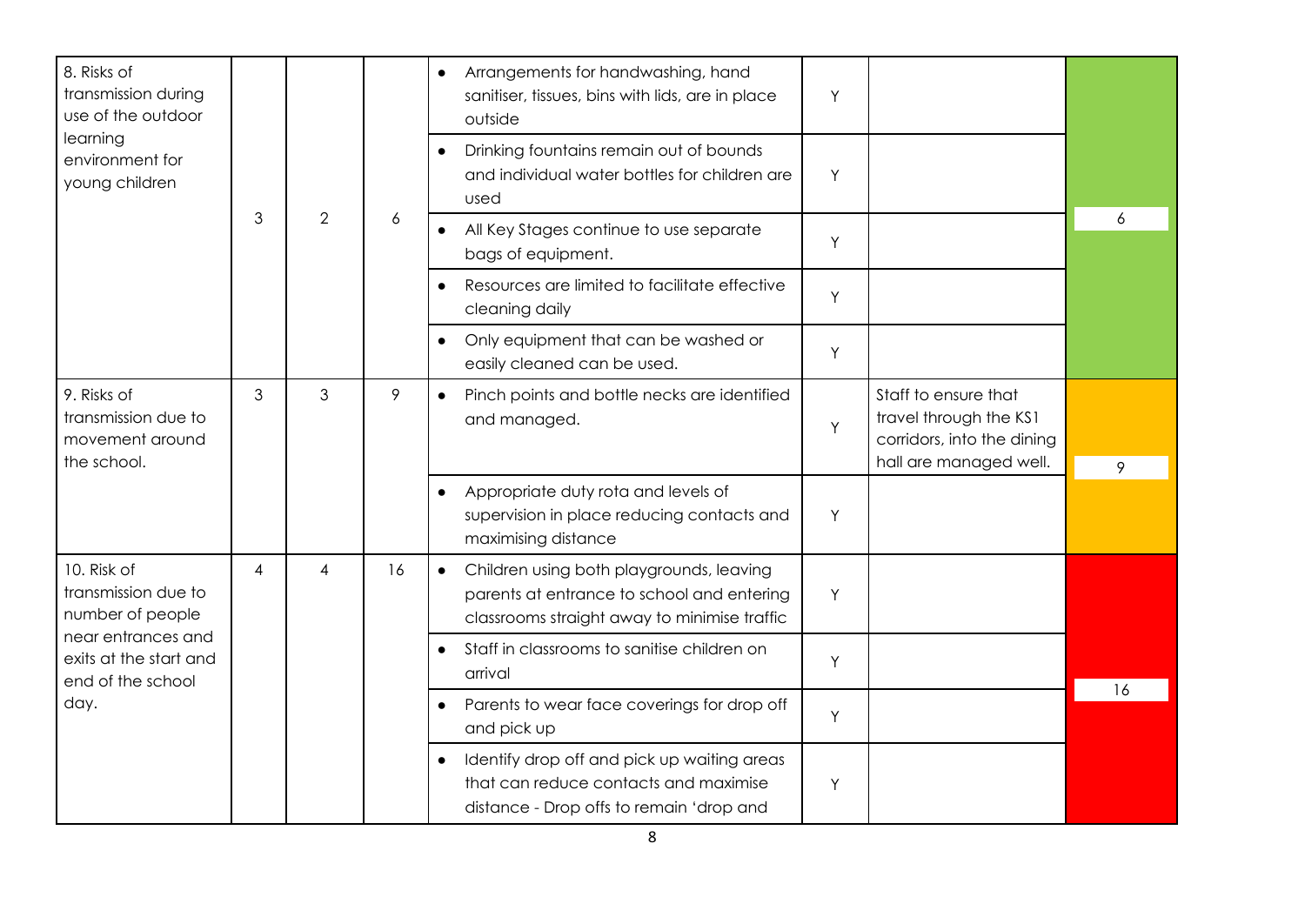|                                                                                                                                                                   |   |   |   | go'. Pickups in the playground to be<br>spaced out.                                                                                                                                                                         |   |                               |   |
|-------------------------------------------------------------------------------------------------------------------------------------------------------------------|---|---|---|-----------------------------------------------------------------------------------------------------------------------------------------------------------------------------------------------------------------------------|---|-------------------------------|---|
|                                                                                                                                                                   |   |   |   | Extend gate/entrance opening times to<br>prevent queueing - Gates open at 8:45 to<br>allow soft start. Drop offs to remain 'drop<br>and go'. Pickups in the playground to be<br>spaced out.                                 | Y |                               |   |
|                                                                                                                                                                   |   |   |   | Staff, pupils and parents are briefed and<br>$\bullet$<br>signage provided to identify entrances,<br>exits routes                                                                                                           | Y |                               |   |
| 11. Risk of<br>transmission<br>because pupils do<br>not observe agreed<br>protocols of the<br>reduction of<br>contacts and<br>maximising distance<br>at playtimes | 3 | 3 | 9 | If there is a confirmed positive case in a<br>$\bullet$<br>class group, Schools may have to consider<br>bubbles or something similar in place to<br>prevent outbreak.                                                       | Y | Contingency plans in<br>place | 9 |
| 12. Risk of<br>transmission<br>because pupils do<br>not observe agreed<br>protocols of<br>reduction of                                                            | 3 | 3 | 9 | Pupils wash their hands before and after<br>$\bullet$<br>eating and on leaving and returning to the<br>classrooms after outdoor play, break and<br>lunch times or any activity away from their<br>designated learning area. | Y |                               |   |
| contacts and<br>maximising distance<br>at lunchtimes                                                                                                              |   |   |   | If there is a confirmed positive case in a<br>class group, Schools may have to consider<br>bubbles or something similar in place to<br>prevent outbreak.                                                                    | Y |                               | 9 |
|                                                                                                                                                                   |   |   |   | Dining room areas and other spaces are<br>configured to ensure the reduction of                                                                                                                                             | Y |                               |   |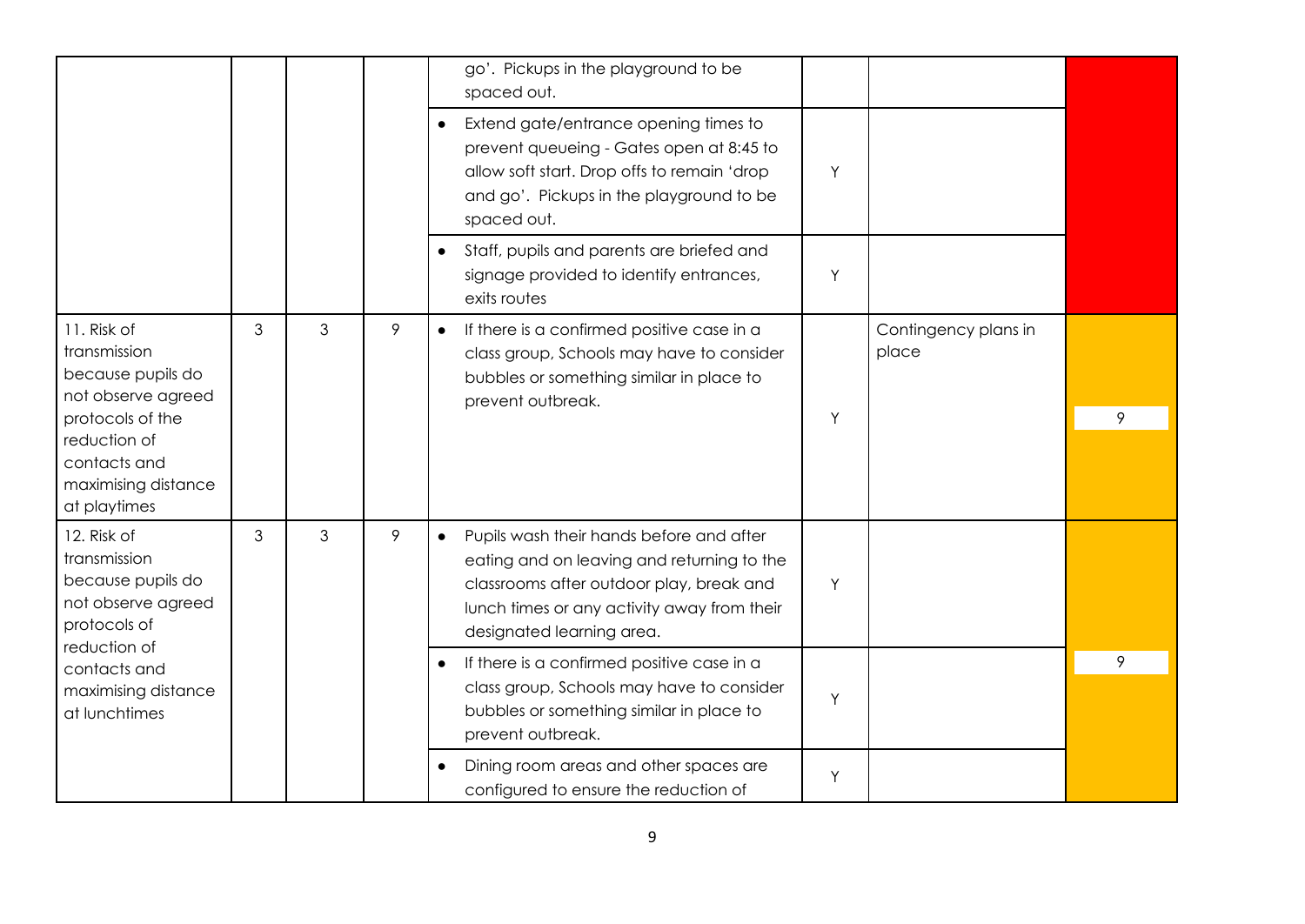|                                                                                                                                                   |   |                |   | contacts and maximising distance<br>measures are in place when the children<br>eat.                                                            |   |                                   |   |
|---------------------------------------------------------------------------------------------------------------------------------------------------|---|----------------|---|------------------------------------------------------------------------------------------------------------------------------------------------|---|-----------------------------------|---|
|                                                                                                                                                   |   |                |   | If children bring in own packed lunch,<br>$\bullet$<br>parents are given very clear guidance and<br>protocols and children do not 'share' food | Y |                                   |   |
|                                                                                                                                                   |   |                |   | Eating areas are thoroughly cleaned after<br>$\bullet$<br>lunchtime                                                                            | Y |                                   |   |
| 13. The configuration<br>of medical rooms<br>may compromise                                                                                       | 3 | $\overline{2}$ | 6 | Reduction of contacts and maximising<br>$\bullet$<br>distance provisions are in place for medical<br>rooms                                     | Y |                                   |   |
| reduction of<br>contacts and<br>maximising distance<br>measures                                                                                   |   |                |   | Additional rooms are designated for pupils<br>$\bullet$<br>with suspect COVID-19 whilst collection is<br>arranged - Sensory room               | Y |                                   | 6 |
|                                                                                                                                                   |   |                |   | PPE available if staff dealing with pupil with<br>$\bullet$<br>symptoms                                                                        | Y |                                   |   |
|                                                                                                                                                   |   |                |   | Procedures are in place for medical rooms<br>$\bullet$<br>to be cleaned after suspected cases,<br>along with other affected areas              | Y | Ron to be made aware<br>and clean |   |
| 14. Groups of people<br>gather in reception<br>areas which may<br>contravene<br>reduction of<br>contacts and<br>maximising distance<br>guidelines | 3 | 3              | 9 | Parents are reminded of school procedures<br>$\bullet$                                                                                         | Y |                                   | 9 |

**C. Hygiene and protective controls**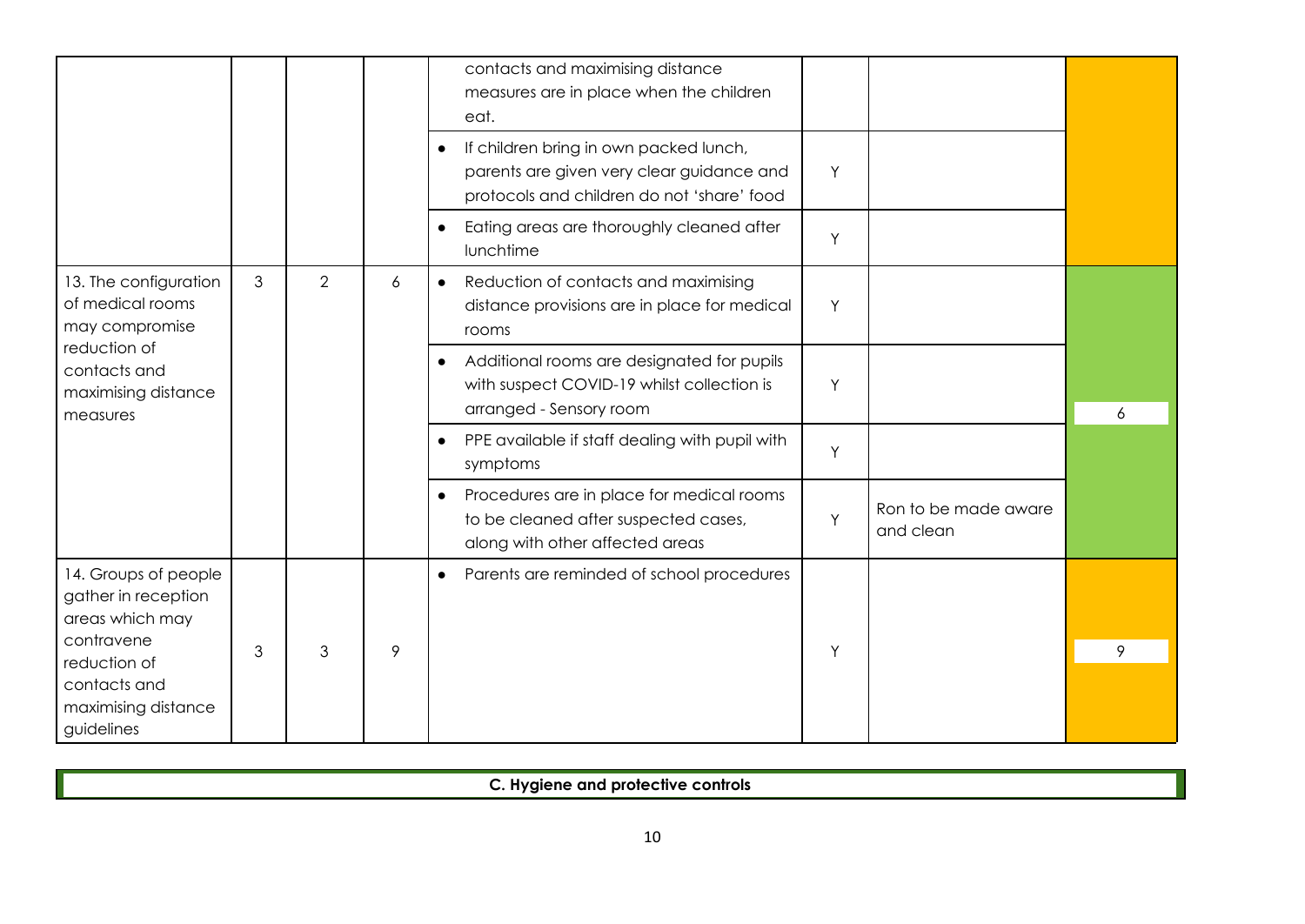| 15. Risk that reducing<br>contacts and<br>maximising<br>distancing between<br>those in school is<br>difficult or impossible<br>to maintain, leading<br>to a risk of<br>transmission. | 3 |   |    |                                                                                                                                                           | $\overline{2}$ | $\boldsymbol{6}$                                                                     | Ensure frequent hand cleaning and good<br>respiratory hygiene practices<br>CO2 monitors in all classrooms in line with<br>DfE guidance. | Υ | Doors and windows in<br>classrooms remain<br>open<br>Ron checking Co2<br>monitors 3x day - one<br>pre children 1 pre<br>lunchtime, 1 pre end<br>of day and recording<br>readings for 2 months. | $\boldsymbol{6}$ |  |  |  |  |  |  |  |  |  |                                                                                                                                    |  |                     |  |
|--------------------------------------------------------------------------------------------------------------------------------------------------------------------------------------|---|---|----|-----------------------------------------------------------------------------------------------------------------------------------------------------------|----------------|--------------------------------------------------------------------------------------|-----------------------------------------------------------------------------------------------------------------------------------------|---|------------------------------------------------------------------------------------------------------------------------------------------------------------------------------------------------|------------------|--|--|--|--|--|--|--|--|--|------------------------------------------------------------------------------------------------------------------------------------|--|---------------------|--|
|                                                                                                                                                                                      |   |   |    | If there is a confirmed positive case in a<br>class group, School may have to consider<br>bubbles or something similar in place to<br>prevent outbreak.   | Y              | See above                                                                            |                                                                                                                                         |   |                                                                                                                                                                                                |                  |  |  |  |  |  |  |  |  |  |                                                                                                                                    |  |                     |  |
|                                                                                                                                                                                      |   |   |    | Regular cleaning                                                                                                                                          | Y              | Cleaning spray in<br>classes incase staff<br>want to clean tables<br>between lessons |                                                                                                                                         |   |                                                                                                                                                                                                |                  |  |  |  |  |  |  |  |  |  |                                                                                                                                    |  |                     |  |
| 16. Risk of staff or<br>children with the<br>virus coming into                                                                                                                       |   |   |    | Testing of staff or pupils - ensure the<br>staff/parents/pupils know the process to<br>get tested.                                                        | Y              | Reminder to parents<br>that where they go to<br>get tested                           |                                                                                                                                         |   |                                                                                                                                                                                                |                  |  |  |  |  |  |  |  |  |  |                                                                                                                                    |  |                     |  |
| school with<br>symptoms or when<br>symptoms are not<br>clear.                                                                                                                        |   |   |    |                                                                                                                                                           |                |                                                                                      |                                                                                                                                         |   |                                                                                                                                                                                                |                  |  |  |  |  |  |  |  |  |  | Ensure that pupils, staff and other adults do<br>not come into the school if they have<br>coronavirus (COVID-19) symptoms, or have |  | Reminder to parents |  |
|                                                                                                                                                                                      | 4 | 4 | 16 | tested positive in the last 10 days (unless<br>tested to release), and ensuring anyone<br>developing those symptoms during the<br>school day is sent home | Y              |                                                                                      | 16                                                                                                                                      |   |                                                                                                                                                                                                |                  |  |  |  |  |  |  |  |  |  |                                                                                                                                    |  |                     |  |
|                                                                                                                                                                                      |   |   |    | Make arrangements to isolate anyone with<br>$\bullet$<br>symptoms and have clear guidance and<br>protocols                                                | Y              |                                                                                      |                                                                                                                                         |   |                                                                                                                                                                                                |                  |  |  |  |  |  |  |  |  |  |                                                                                                                                    |  |                     |  |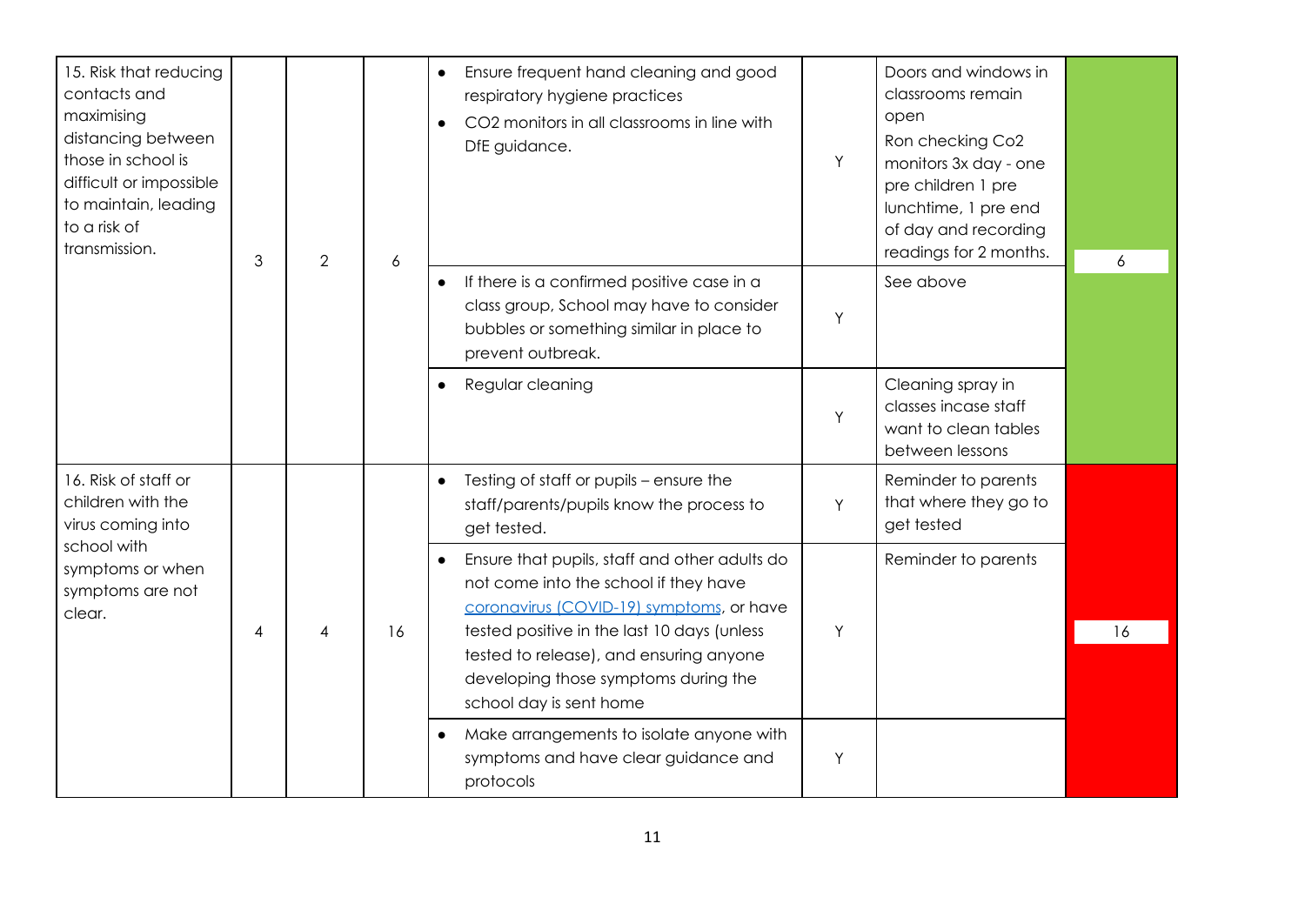|                                                                                                         |   |   |    | PPE on hand.<br>$\bullet$                                                                                                                                                                                                                                                                                                            | Y |                                                                                                                                                                |    |
|---------------------------------------------------------------------------------------------------------|---|---|----|--------------------------------------------------------------------------------------------------------------------------------------------------------------------------------------------------------------------------------------------------------------------------------------------------------------------------------------|---|----------------------------------------------------------------------------------------------------------------------------------------------------------------|----|
|                                                                                                         |   |   |    | Active engagement with NHS Test and<br>$\bullet$<br><b>Trace</b>                                                                                                                                                                                                                                                                     | Y |                                                                                                                                                                |    |
| 17. Risk of the virus<br>spreading via<br>surfaces in the<br>school unless there is<br>regular cleaning |   |   |    | Establish arrangements for all frequently<br>touched surfaces and equipment e.g.<br>door handles<br>$\bullet$<br>handrails<br>tabletops<br>$\bullet$<br>play equipment<br>$\bullet$<br>toys<br>$\bullet$<br>electronic devices (such as phones)<br>specialist equipment, including equipment<br>$\bullet$<br>used by pupils with SEN | Y | Cleaning products in<br>classrooms and next to<br>phones so that they<br>can be wiped after<br>use.<br>Door handles to be<br>cleaned during the<br>day by Ron. |    |
|                                                                                                         | 4 | 5 | 20 | When cleaning, use the usual products, like<br>$\bullet$<br>detergents and bleach, as these will be<br>very effective at getting rid of the virus on<br>surfaces.                                                                                                                                                                    | Υ |                                                                                                                                                                | 20 |
|                                                                                                         |   |   |    | Teachers should make sure they wash their<br>$\bullet$<br>hands and surfaces, before and after<br>handling pupils' books                                                                                                                                                                                                             | Y |                                                                                                                                                                |    |
|                                                                                                         |   |   |    | Teachers should make sure they wash their<br>$\bullet$<br>hands before and after handling shared<br>equipment (such as printers, touch screen<br>computer etc.). Alternatively, provide hand<br>sanitisers at appropriate locations.                                                                                                 | Y |                                                                                                                                                                |    |
|                                                                                                         |   |   |    | There is no need for anything other than<br>$\bullet$<br>normal personal hygiene and washing of<br>clothes following a day in a school. Uniform<br>that cannot be machine washed should be<br>avoided.                                                                                                                               | Y |                                                                                                                                                                |    |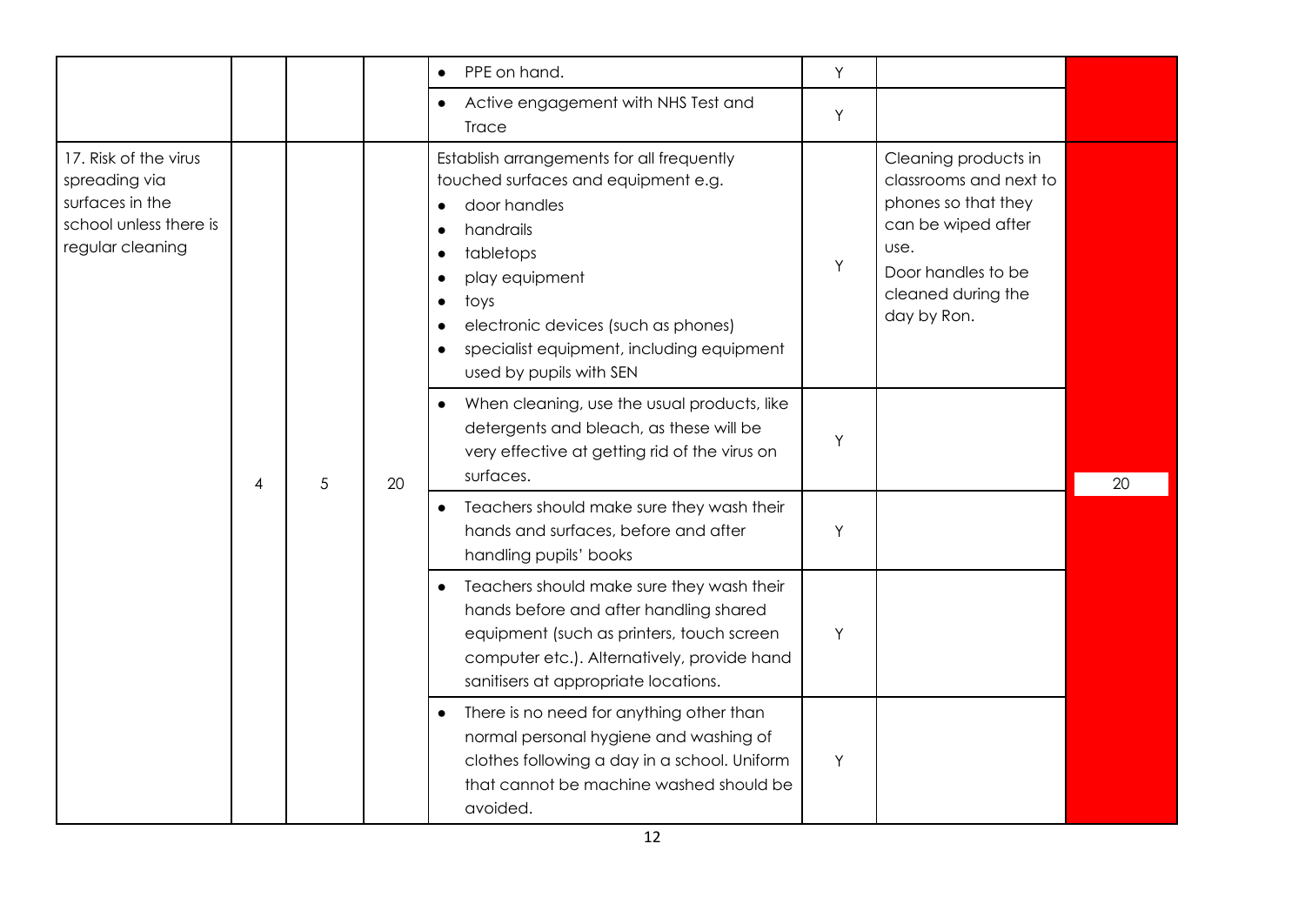| 18. Risk of virus<br>spreading because<br>the school has  |                |                | Establish clear plan to ensure the school<br>$\bullet$<br>has an ongoing supply of soap and hot<br>water in every toilet and in classrooms | Y |   |
|-----------------------------------------------------------|----------------|----------------|--------------------------------------------------------------------------------------------------------------------------------------------|---|---|
| insufficient materials<br>and equipment                   |                |                | Use of hand sanitisers at appropriate<br>$\bullet$<br>locations                                                                            | Y |   |
|                                                           | 4              | $\overline{4}$ | Lidded bins in classrooms and in other key<br>locations around the site for the disposal of<br>tissues and any other waste,                | Y | 4 |
|                                                           |                |                | Bins to be double bagged and emptied                                                                                                       | Y |   |
|                                                           |                |                | Disposable tissues to implement the 'catch<br>it, bin it, kill it' approach in each classroom                                              | Y |   |
| 19. Pupils forget to<br>wash their hands<br>regularly and |                |                | Staff training includes the need to remind<br>$\bullet$<br>pupils of the need to wash their hands<br>regularly and frequently.             | Y |   |
| frequently                                                | $\overline{4}$ | $\overline{4}$ | Posters reinforce the need to wash hands<br>$\bullet$<br>regularly and frequently. Pupils regularly<br>reminded about this in class.       | Y | 4 |
|                                                           |                |                | School leaders monitor the extent to which<br>handwashing is taking place on a regular<br>and frequent basis.                              | Y |   |
|                                                           |                |                | <b>D. Premises and Buildings</b>                                                                                                           |   |   |

| 20. Risk that regular<br>enhanced cleaning<br>capacity is at a |  |    | A plan for cleaning staff on return to school | SLT to stand in as<br>cleaners if needed |    |
|----------------------------------------------------------------|--|----|-----------------------------------------------|------------------------------------------|----|
| reduced level so                                               |  | 12 | (including any deep cleans) is in place prior |                                          | 12 |
| that any deep-clean                                            |  |    | to January start                              |                                          |    |
| and ongoing                                                    |  |    |                                               |                                          |    |
| enhanced cleaning                                              |  |    |                                               |                                          |    |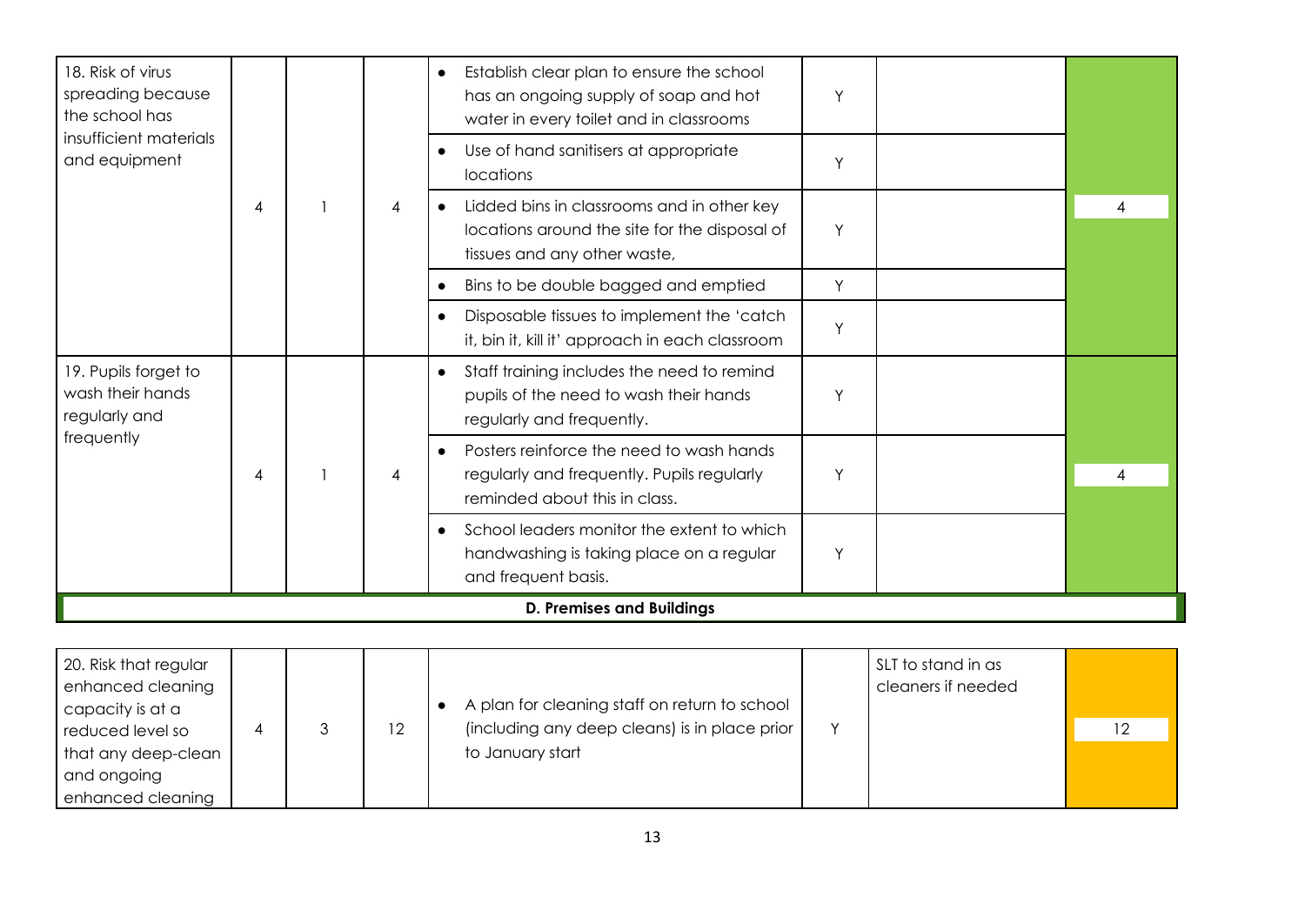| of classrooms,<br>shared areas,<br>surfaces and toilets<br>are not undertaken<br>to the standards<br>required |                |   |   | An enhanced cleaning plan is<br>$\bullet$<br>implemented which minimises the spread<br>of infection. This enhanced cleaning<br>schedule includes:<br>more frequent cleaning of rooms /<br>$\circ$<br>shared areas that are used by<br>different groups<br>frequently touched surfaces being<br>$\circ$<br>cleaned more often than normal,<br>using standard products such as<br>detergents and bleach<br>the regular cleaning of toilets<br>$\circ$ | Y |   |  |    |                                                                               |
|---------------------------------------------------------------------------------------------------------------|----------------|---|---|-----------------------------------------------------------------------------------------------------------------------------------------------------------------------------------------------------------------------------------------------------------------------------------------------------------------------------------------------------------------------------------------------------------------------------------------------------|---|---|--|----|-------------------------------------------------------------------------------|
| 21. Queues for toilets<br>and handwashing                                                                     |                |   |   | Pupils are encouraged to access the toilet<br>throughout the day to help avoid queues.                                                                                                                                                                                                                                                                                                                                                              | Y |   |  |    |                                                                               |
| risk non-compliance<br>with reduction of<br>contacts and                                                      | $\overline{4}$ | 3 |   | The toilets are cleaned frequently as laid<br>$\bullet$<br>out in the enhanced cleaning schedule                                                                                                                                                                                                                                                                                                                                                    | Y |   |  |    |                                                                               |
| maximising distance<br>measures                                                                               |                |   |   |                                                                                                                                                                                                                                                                                                                                                                                                                                                     |   |   |  | 12 | Monitoring ensures a constant supply of<br>$\bullet$<br>soap and paper towels |
|                                                                                                               |                |   |   | Bins are emptied regularly.                                                                                                                                                                                                                                                                                                                                                                                                                         | Y |   |  |    |                                                                               |
|                                                                                                               |                |   |   | Pupils are reminded regularly on how to<br>$\bullet$<br>wash hands and youngest children are<br>supervised in doing so at first.                                                                                                                                                                                                                                                                                                                    | Y |   |  |    |                                                                               |
| 22. Fire procedures<br>are not appropriate<br>to cover new<br>arrangements                                    | 4              |   | 4 | Fire procedures have been reviewed and<br>$\bullet$<br>revised where required, due to:<br>Reduced numbers of pupils/staff<br>O<br>Possible absence of fire marshals<br>$\circ$<br>The need to apply reduction of<br>$\circ$<br>contacts and maximising distance<br>rules during evacuation and at<br>muster points                                                                                                                                  | Y | 4 |  |    |                                                                               |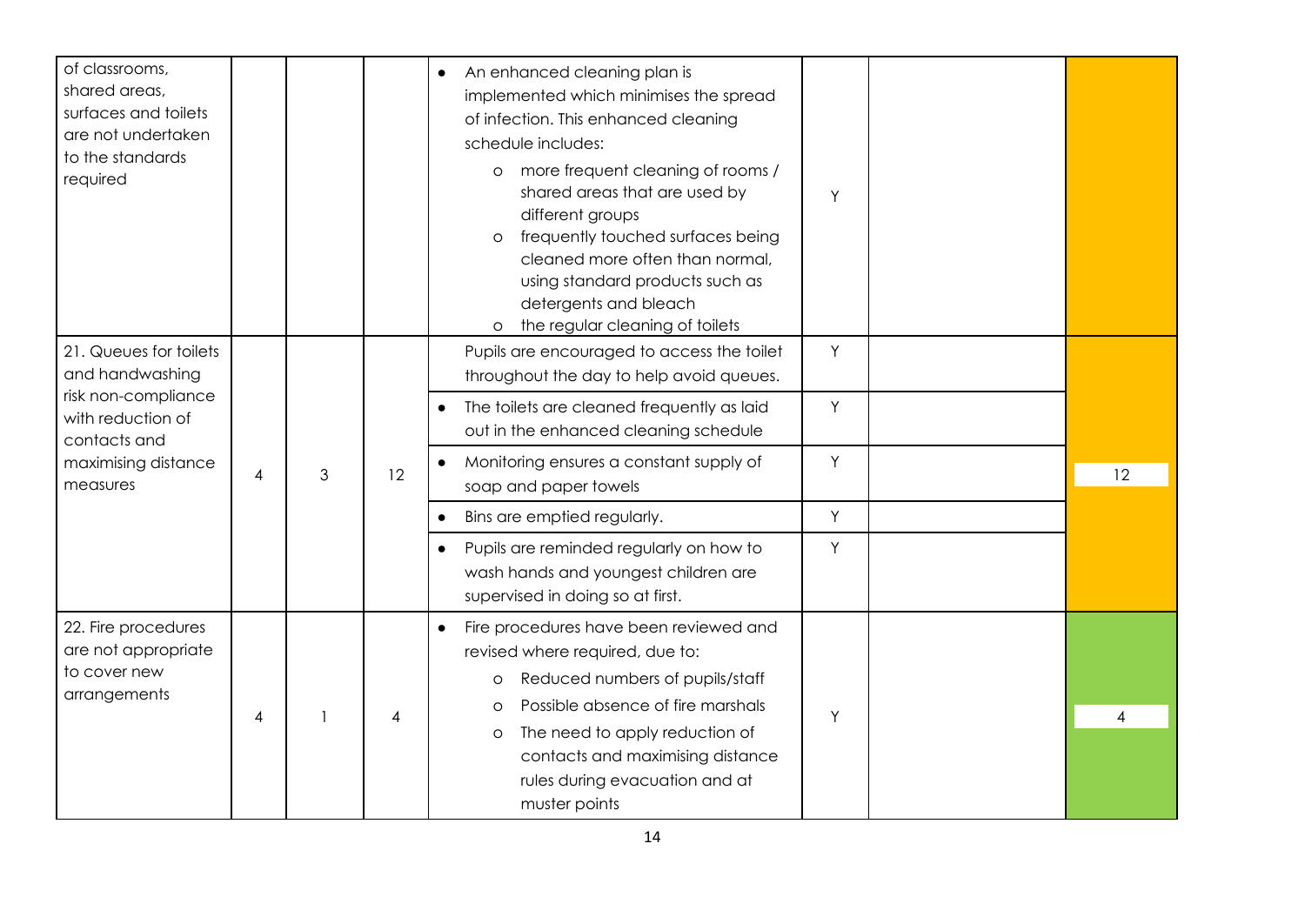|                                                                                                                                     |                |                |                | Staff and pupils have been briefed on any<br>$\bullet$<br>new evacuation procedures (inc breakfast<br>club and after school activities)                                                                                                                                     | Y | Share at INSET (same as<br>always)                                                                                                                  |   |
|-------------------------------------------------------------------------------------------------------------------------------------|----------------|----------------|----------------|-----------------------------------------------------------------------------------------------------------------------------------------------------------------------------------------------------------------------------------------------------------------------------|---|-----------------------------------------------------------------------------------------------------------------------------------------------------|---|
|                                                                                                                                     |                |                |                | Fire marshals have been trained and<br>$\bullet$<br>briefed appropriately.                                                                                                                                                                                                  | Y | Ron to ensure all fire<br>marshals have training                                                                                                    |   |
| 23. Fire evacuation<br>drills - unable to<br>apply reduction of<br>contacts and<br>maximising distance<br>procedures<br>effectively | $\overline{4}$ |                | $\overline{4}$ | Plans for fire evacuation drills are in place<br>$\bullet$<br>which are in line with the School Fire<br>Strategy plan                                                                                                                                                       | Υ |                                                                                                                                                     | 4 |
| 24. Fire marshals<br>absent due to<br>self-isolation                                                                                | 4              | 2              | 8              | An additional staff rota is in place for fire<br>$\bullet$<br>marshals to cover any absences and staff<br>have been briefed accordingly.                                                                                                                                    | Y | Extra fire marshals<br>trained as a precaution<br>(Amy Ingall and Luke<br>Morley)<br>Di Seddon, Paddy<br>Simon, Kiran Sethi and<br>Sonya McElarney) | 8 |
| 25. All systems may<br>not be operational                                                                                           |                |                |                | Government guidance is being<br>$\bullet$<br>implemented where appropriate                                                                                                                                                                                                  | Y |                                                                                                                                                     |   |
|                                                                                                                                     | 3              | $\overline{2}$ | 6              | All systems have been recommissioned<br>$\bullet$<br>including:<br>Water systems (particularly legionella<br>testing and controls in place)<br>Electrical and gas safety checks<br>Emergency escapes, lighting and fire<br>detection systems<br>Security systems<br>Heating | Y |                                                                                                                                                     | 6 |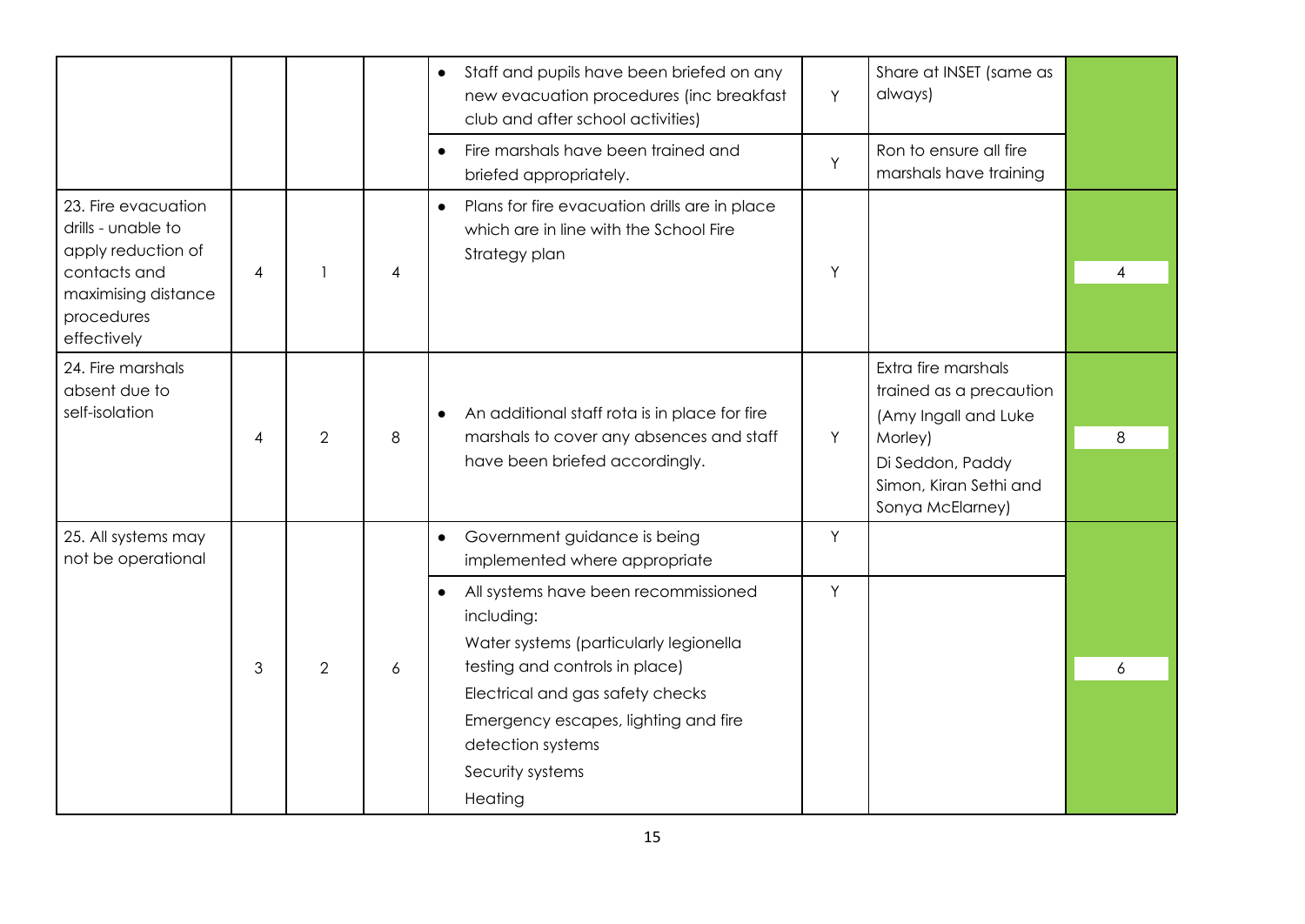|                                                                                                                                  |                |   |    | Ventilation systems<br>Mechanical ventilation systems should be<br>checked before reopening                                                                                                                                                                                                                                                                                                                                                                                                                                                                                                                                        |        |                                                                                                                                                                                                                                                          |                |
|----------------------------------------------------------------------------------------------------------------------------------|----------------|---|----|------------------------------------------------------------------------------------------------------------------------------------------------------------------------------------------------------------------------------------------------------------------------------------------------------------------------------------------------------------------------------------------------------------------------------------------------------------------------------------------------------------------------------------------------------------------------------------------------------------------------------------|--------|----------------------------------------------------------------------------------------------------------------------------------------------------------------------------------------------------------------------------------------------------------|----------------|
| 26. Statutory<br>compliance has not<br>been completed<br>due to the reduced<br>availability of<br>contractors during<br>lockdown | $\overline{4}$ |   | 4  | All statutory compliance is up to date.<br>Where water systems have not been<br>$\bullet$<br>maintained throughout lockdown,<br>chlorination, flushing and certification by a<br>specialist contractor has been arranged.<br>The following guidance has been followed<br>where appropriate:<br>https://www.hse.gov.uk/coronavirus/legion<br>ella-risks-during-coronavirus-outbreak.htm                                                                                                                                                                                                                                             | Y<br>Y | Ron completes as<br>required                                                                                                                                                                                                                             | $\overline{4}$ |
| 27. Lack of good<br>ventilation means<br>that there is risk of<br>transmission                                                   | $\overline{4}$ | 3 | 12 | Ensure good natural ventilation in<br>classrooms and common areas e.g.<br>through opening a windows, doors etc<br>Identify poorly ventilated areas and decide<br>$\bullet$<br>how to improve ventilation<br>There are some simple ways to identify<br>poorly ventilated areas:<br>CO2 monitors in classrooms () -<br>purchase fans/ ventilation system if<br>required<br>Look for areas where people work and<br>where there is no mechanical<br>ventilation or natural ventilation such as<br>open windows, doors, or vents<br>Check that mechanical systems<br>provide outdoor air, temperature<br>control, or both. If a system | Y      | All staff to be reminded<br>of the importance of<br>ventilation and the<br>function of the CO2<br>monitors.<br>Ron checking Co2<br>monitors 3x day - one<br>pre children 1 pre<br>lunchtime, 1 pre end of<br>day and recording<br>readings for 2 months. | 12             |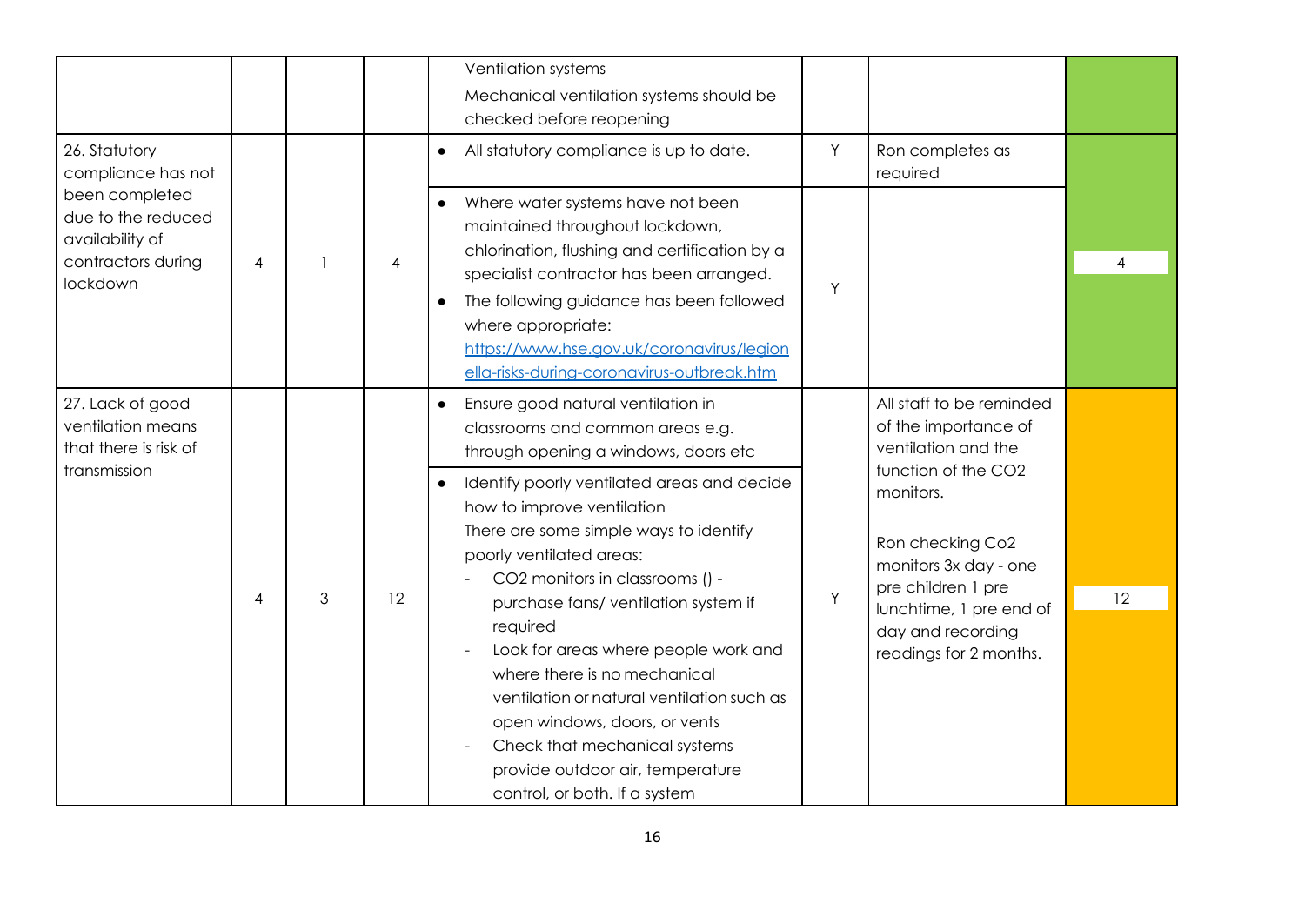|                                                 |   |    | only recirculates air and has no outdoor<br>air supply, the area is likely to be poorly<br>ventilated<br>Identify areas that feel stuffy or smell<br>bad                                                                                                                                                                    |   |    |
|-------------------------------------------------|---|----|-----------------------------------------------------------------------------------------------------------------------------------------------------------------------------------------------------------------------------------------------------------------------------------------------------------------------------|---|----|
|                                                 |   |    | Carry out an assessment of fresh air<br>$\bullet$<br>(ventilation) in the workplace - Use the HSE<br>link below to undertake the assessment and<br>make appropriate adjustment.                                                                                                                                             |   |    |
|                                                 |   |    | Follow guidance in the following link:<br>$\bullet$<br>air conditioning and ventilation during<br>$\bullet$<br>the coronavirus outbreak.<br>https://www.cibse.org/coronavirus-covid-1<br>$\overline{9}$                                                                                                                     |   |    |
| 28. Visitors to the site<br>(including parents) |   |    | Limit the external visitors to the school<br>$\bullet$<br>during school hours.                                                                                                                                                                                                                                              | Y |    |
| add to the risk                                 |   |    | Signage giving routes, procedures,<br>$\bullet$<br>entrances and exits to be followed.                                                                                                                                                                                                                                      | Y |    |
|                                                 |   |    | All visitors to sanitise hands before signing in.<br>$\bullet$                                                                                                                                                                                                                                                              | Y |    |
|                                                 | 4 | 16 | Parents should come into school buildings<br>$\bullet$<br>only when strictly necessary, by<br>appointment, and ideally only one (unless<br>for example, an interpreter or other support<br>is required). Any such meetings should take<br>place at a safe distance (and so the use of<br>small offices may not be suitable) | Y | 16 |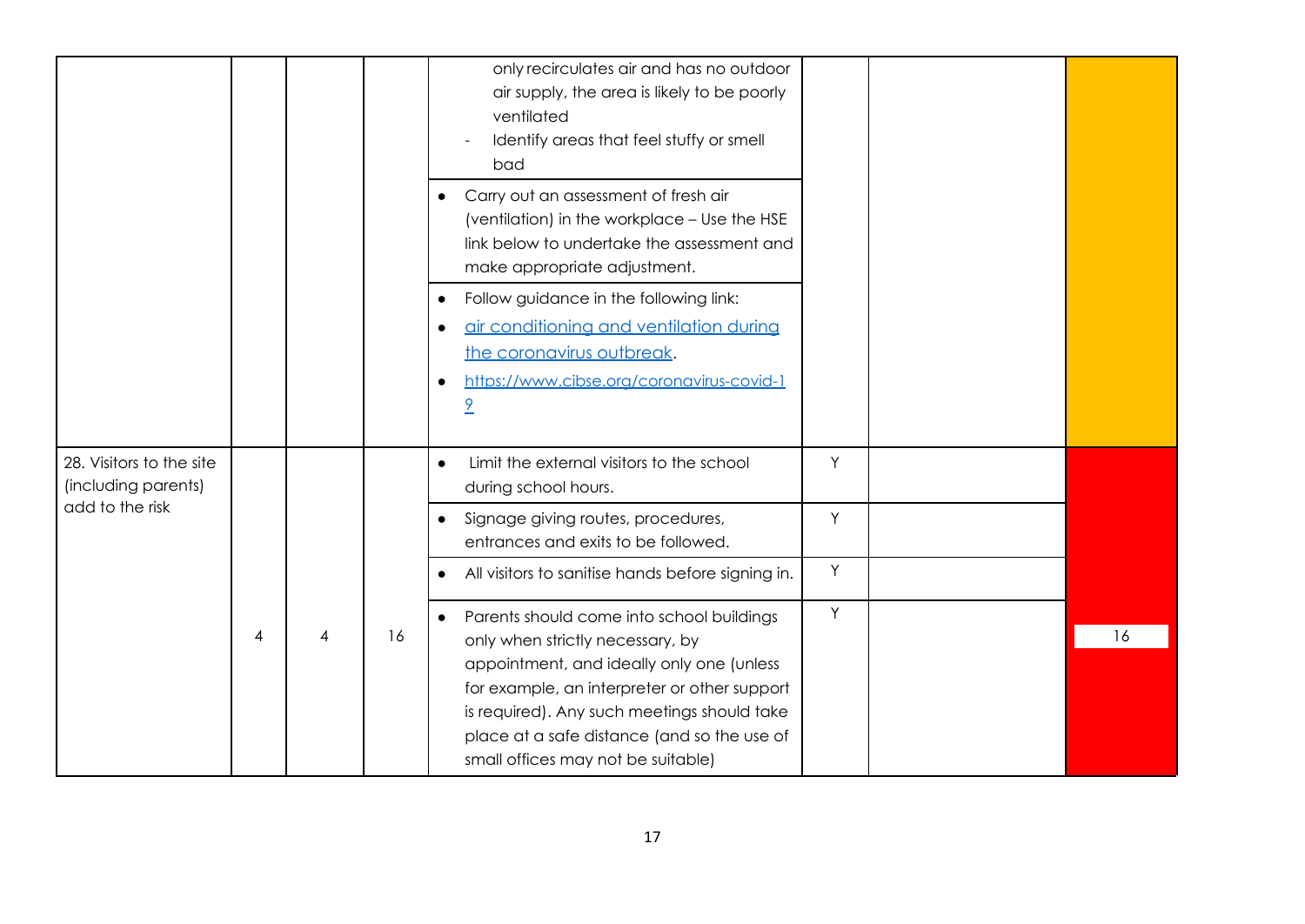|                                                                                   |   |                |   | Y<br>Consider holding SEN meetings such as<br>$\bullet$<br>Annual Reviews and other start of term<br>transition meetings 'virtually' where<br>possible.                                                                                                                                        |   |
|-----------------------------------------------------------------------------------|---|----------------|---|------------------------------------------------------------------------------------------------------------------------------------------------------------------------------------------------------------------------------------------------------------------------------------------------|---|
| 29. Contractors<br>on-site whilst school<br>is in operation may<br>pose a risk to |   |                |   | Y<br>Ongoing works and scheduled inspections<br>Any work goes on out<br>$\bullet$<br>of school main<br>for schools (e.g. estates related) have been<br>occupancy hours/in<br>designated as essential work by the<br>half term<br>government and so are set to continue.                        |   |
| reduction of<br>contacts and<br>maximising distance<br>and infection control      |   |                |   | An assessment has been carried out to see<br>Y<br>$\bullet$<br>if any additional control measures are<br>required to keep staff, pupils and<br>contractors safe                                                                                                                                |   |
|                                                                                   | 4 | $\overline{2}$ | 8 | Y<br>Assurances have been sought from the<br>contractors that all staff attending the<br>setting will be in good health<br>(symptom-free) and that contractors have<br>procedures in place to ensure effective<br>reduction of contacts and maximising<br>distance is maintained at all times. | 8 |
|                                                                                   |   |                |   | Y<br>Reduction of contacts and maximising<br>$\bullet$<br>distance is being maintained throughout<br>any such works and where this is not<br>possible arrangements are reviewed.                                                                                                               |   |
|                                                                                   |   |                |   | Y<br>In addition to arrangements for COVID-19,<br>$\bullet$<br>normal contractor procedures are being<br>applied and have been updated in light of<br>COVID-19 (including contractor risk<br>assessments and method statements, and<br>contractor induction).                                  |   |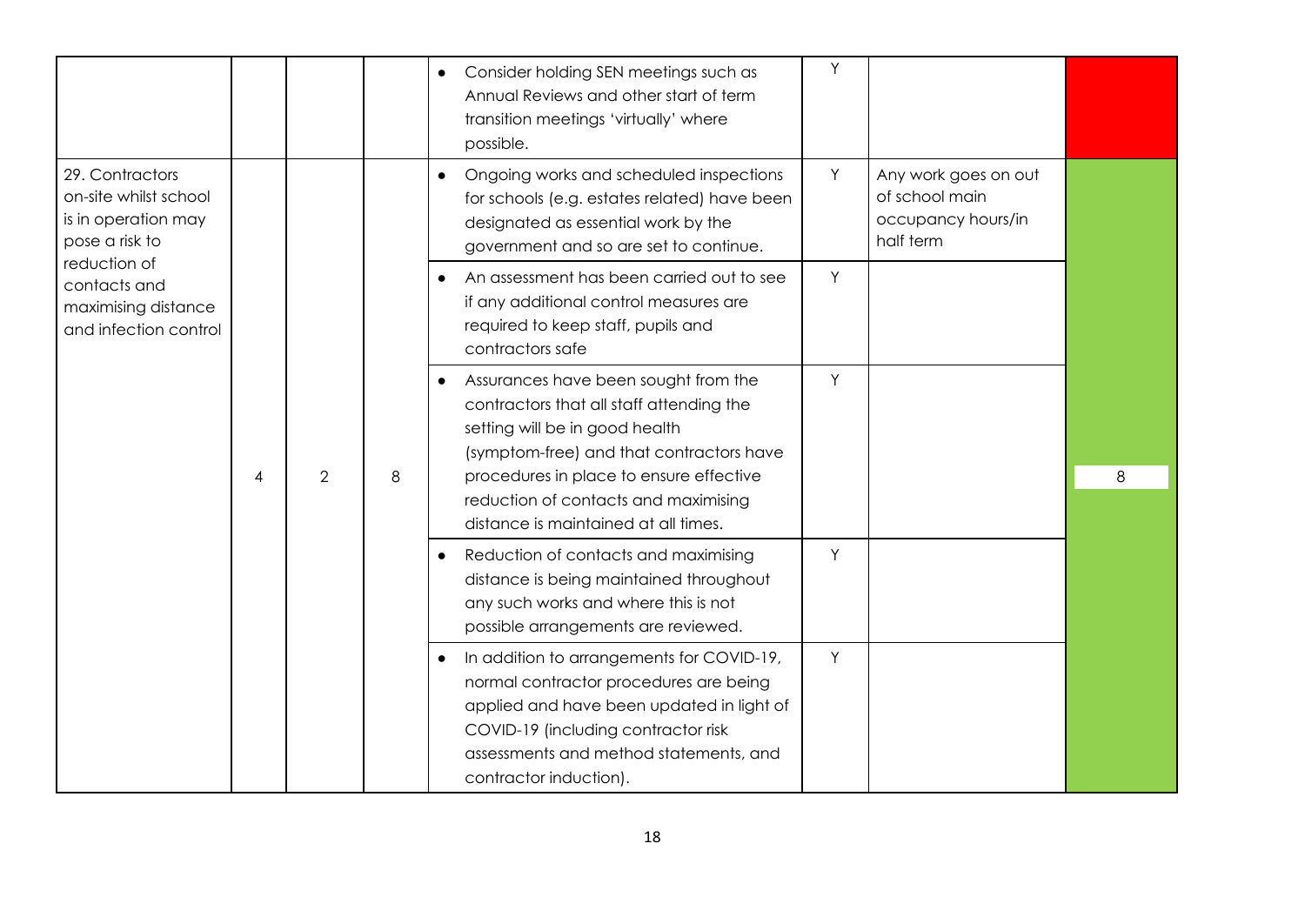|                                                                                                            |   |                |   | E. General                                                                                                                                                                                                                                                                                                                                                                                                                                                                                                                                                                                                                                                                                                                                          |                                                                                                                                                                                                                |   |  |
|------------------------------------------------------------------------------------------------------------|---|----------------|---|-----------------------------------------------------------------------------------------------------------------------------------------------------------------------------------------------------------------------------------------------------------------------------------------------------------------------------------------------------------------------------------------------------------------------------------------------------------------------------------------------------------------------------------------------------------------------------------------------------------------------------------------------------------------------------------------------------------------------------------------------------|----------------------------------------------------------------------------------------------------------------------------------------------------------------------------------------------------------------|---|--|
| 30. Existing policies<br>on safeguarding,<br>health and safety,<br>fire evacuation,<br>medical, behaviour, |   |                |   |                                                                                                                                                                                                                                                                                                                                                                                                                                                                                                                                                                                                                                                                                                                                                     | All relevant policies have been revised to<br>$\bullet$<br>take account of government guidance on<br>the system of controls: protective measures<br>regarding COVID-19 and its implications for<br>the school. | Y |  |
| attendance and<br>other policies are no<br>longer fit for purpose<br>in the current                        | 3 | $\overline{2}$ | 6 | The school has carried out a full Health and<br>Safety Risk Assessment to ensure it is<br>compliant with Government guidelines                                                                                                                                                                                                                                                                                                                                                                                                                                                                                                                                                                                                                      | Y                                                                                                                                                                                                              | 6 |  |
| circumstances                                                                                              |   |                |   | Staff, pupils, parents and governors have<br>$\bullet$<br>been briefed accordingly.                                                                                                                                                                                                                                                                                                                                                                                                                                                                                                                                                                                                                                                                 | Y                                                                                                                                                                                                              |   |  |
| 31.Curriculum/<br>Learning<br>Environment                                                                  | 3 | $\overline{2}$ | 6 | Each activity should be risk assessed and<br>should not be run unless the risks can be<br>mitigated. School will ensure activities such<br>as PE, music and practical lessons are<br>carried out safely in line with guidance e.g.:<br>in PE - sports equipment thoroughly<br>cleaned between each use by<br>different individual groups. Outdoor<br>sports will be prioritised where possible,<br>and large indoor spaces used where it<br>is not, maximising distancing between<br>pupils and paying scrupulous attention<br>to cleaning and hygiene.<br>In music lessons physical distancing and<br>playing outside will be done wherever<br>possible<br>If there is a confirmed positive case in a<br>class group, Schools may have to consider | Y                                                                                                                                                                                                              | 6 |  |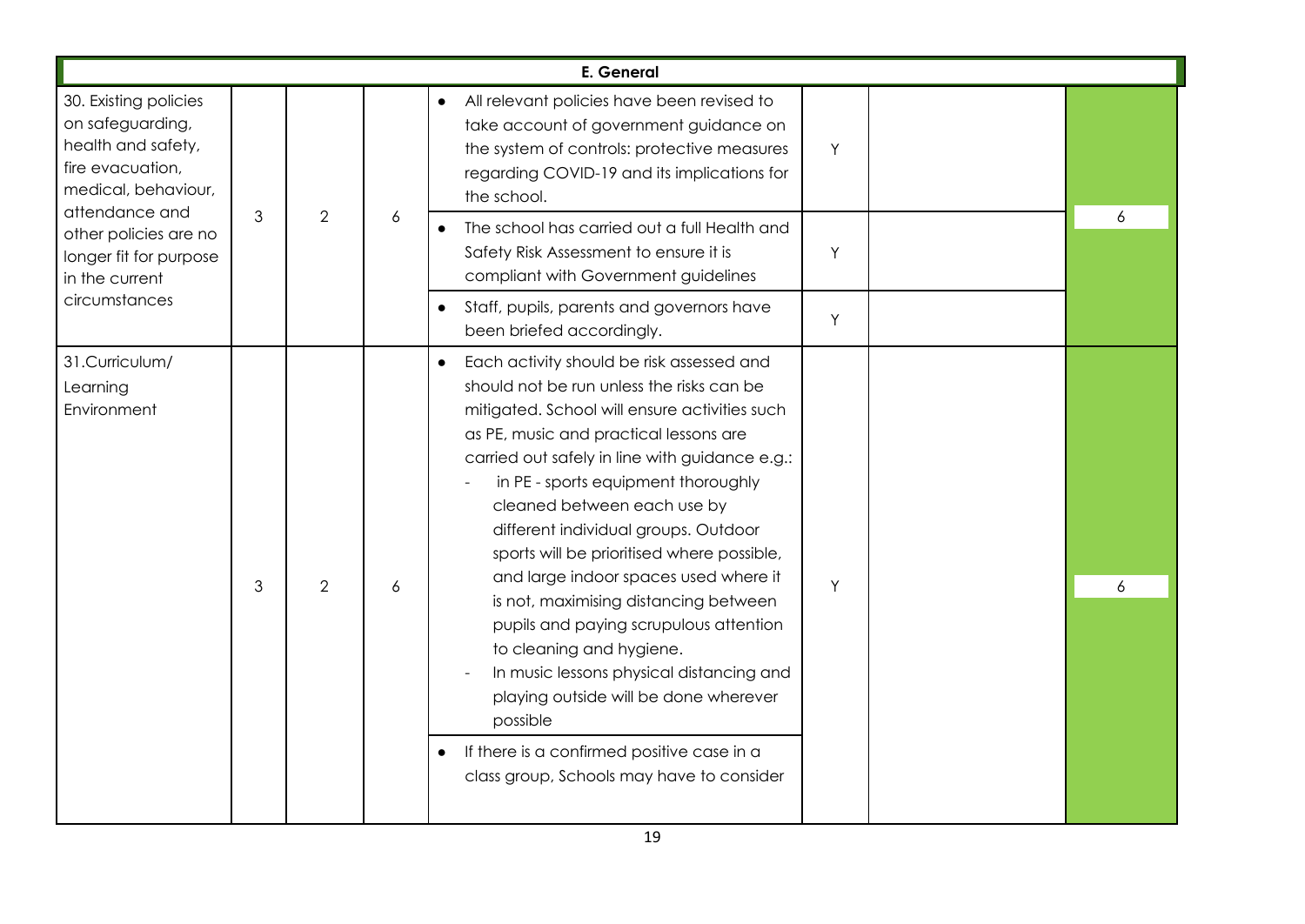|                                                                                                                                                      |   |                |                | bubbles or something similar in place to<br>prevent outbreak.                                                                                                                                                                                                                                                                                                                                                                                                                                                                                                                                  |        |   |
|------------------------------------------------------------------------------------------------------------------------------------------------------|---|----------------|----------------|------------------------------------------------------------------------------------------------------------------------------------------------------------------------------------------------------------------------------------------------------------------------------------------------------------------------------------------------------------------------------------------------------------------------------------------------------------------------------------------------------------------------------------------------------------------------------------------------|--------|---|
|                                                                                                                                                      |   |                |                | Ensure all staff are trained and supported in<br>front of classroom delivery style (where<br>appropriate) and aware of how best to<br>provide students with additional support.                                                                                                                                                                                                                                                                                                                                                                                                                |        |   |
| 32. Key stakeholders<br>are not fully informed<br>about changes to<br>policies and<br>procedures due to<br>COVID-19, resulting<br>in risks to health | 4 | $\overline{2}$ | 8              | Communications strategies for the following<br>$\bullet$<br>groups are in place:<br>Staff (inc staff at breakfast club and<br>$\circ$<br>after school activities)<br>Pupils<br>$\circ$<br>Parents<br>O<br>Governors<br>$\circ$<br>Local authority<br>O<br><b>Health services</b><br>$\circ$<br>Professional associations<br>$\circ$<br>Other partners<br>$\circ$<br>Parents are communicated with to make<br>sure they know:<br>whether their child will be able to<br>$\circ$<br>attend from 5th Jan<br>what protective steps you're taking<br>$\circ$<br>to make the school a low-risk place | Y<br>Y | 8 |
|                                                                                                                                                      |   |                |                | for their child<br>what you need them to do (such as<br>$\circ$<br>on drop off and collection)                                                                                                                                                                                                                                                                                                                                                                                                                                                                                                 |        |   |
| 33. Pupils who are<br>unable to attend<br>school because they<br>are complying with                                                                  | 4 |                | $\overline{4}$ | All state-funded schools should provide<br>$\bullet$<br>remote education for school-aged children<br>who are unable to attend school due to<br>following government guidance or law                                                                                                                                                                                                                                                                                                                                                                                                            | Y      | 4 |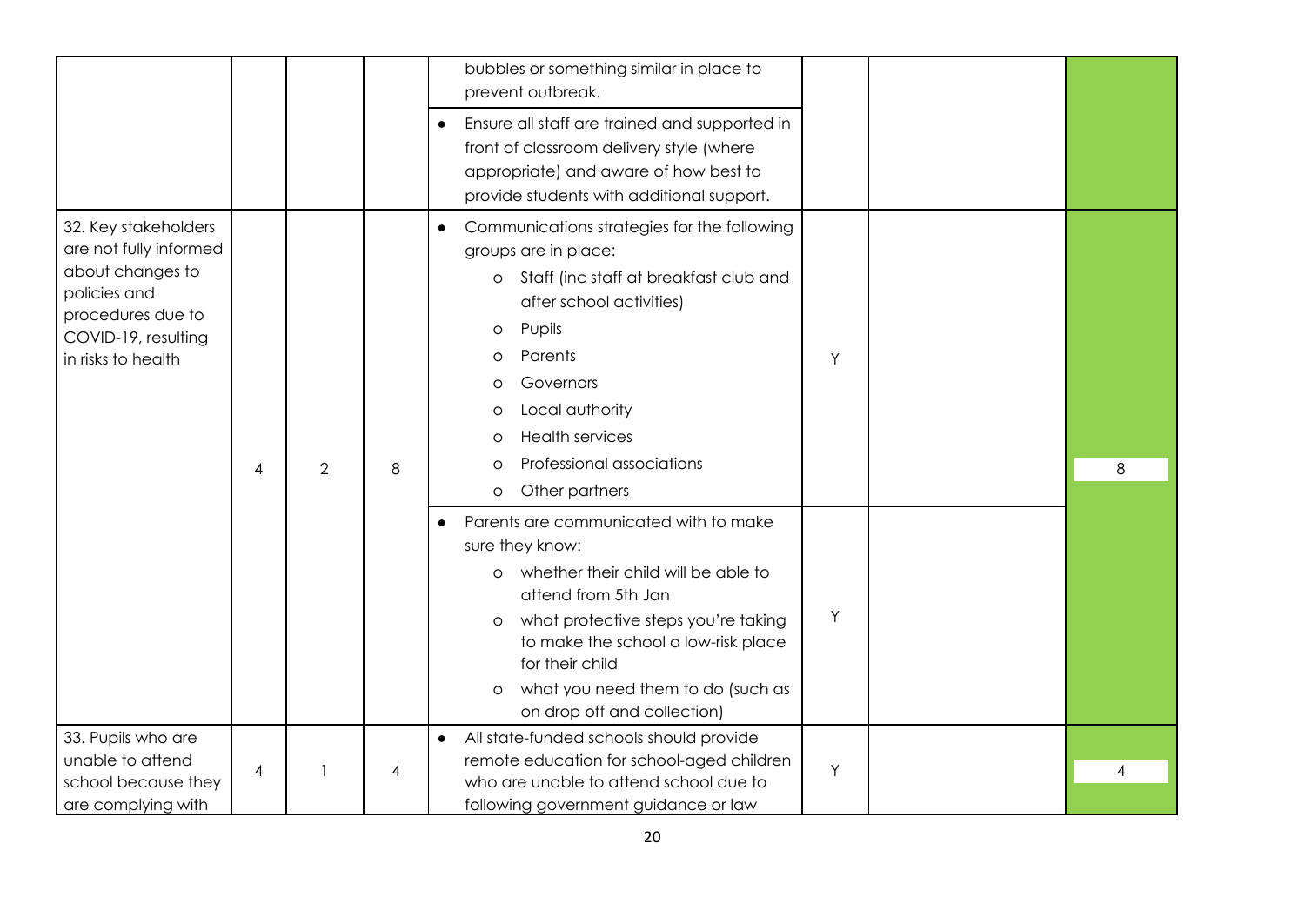| clinical and/or<br>public health advice<br>are not receiving<br>access to remote<br>education |   |   |    | relating to COVID-19 (for example if they<br>need to self-isolate, or if they have tested<br>positive but are well enough to learn from<br>home).<br>Schools should provide remote education<br>$\bullet$<br>equivalent in length to the core teaching<br>your child would usually get in school.<br>School is aware of current guidelines for<br>$\bullet$<br>remote learning |   |                                                                                                                    |    |
|-----------------------------------------------------------------------------------------------|---|---|----|--------------------------------------------------------------------------------------------------------------------------------------------------------------------------------------------------------------------------------------------------------------------------------------------------------------------------------------------------------------------------------|---|--------------------------------------------------------------------------------------------------------------------|----|
|                                                                                               |   |   |    | Parents have been provided with clear<br>$\bullet$<br>guidance about acceptable reasons for<br>non-attendance and this is reinforced on a<br>regular basis.                                                                                                                                                                                                                    | Υ |                                                                                                                    |    |
|                                                                                               |   |   |    | Parents have been asked to make the<br>$\bullet$<br>school aware of pupils' health conditions<br>and the school has sought to ensure that<br>the appropriate guidance has been acted<br>upon.                                                                                                                                                                                  | Y |                                                                                                                    |    |
|                                                                                               |   |   |    | Schools have a regularly updated register<br>$\bullet$<br>of pupils with underlying health conditions.                                                                                                                                                                                                                                                                         | Y |                                                                                                                    |    |
|                                                                                               |   |   |    | Staff are available to ensure pupils at home<br>$\bullet$<br>continue to be provided with remote<br>education                                                                                                                                                                                                                                                                  | Y |                                                                                                                    |    |
| 34. Pupils' mental<br>health has been<br>adversely affected<br>during the period              |   |   |    | There are sufficient numbers of trained staff<br>$\bullet$<br>available to support pupils with mental<br>health issues.                                                                                                                                                                                                                                                        | Y | Support from BICs if<br>needed<br>Staff training for mental<br>health first aid                                    |    |
| that the school has<br>been closed and by<br>the COVID-19 crisis in<br>general                | 3 | 4 | 12 | There is access to designated staff for all<br>$\bullet$<br>pupils who wish to talk to someone about<br>wellbeing/mental health.                                                                                                                                                                                                                                               | Y | Staff training for mental<br>health first aid<br>Jan INSET training<br>around maintaining<br>and building positive | 12 |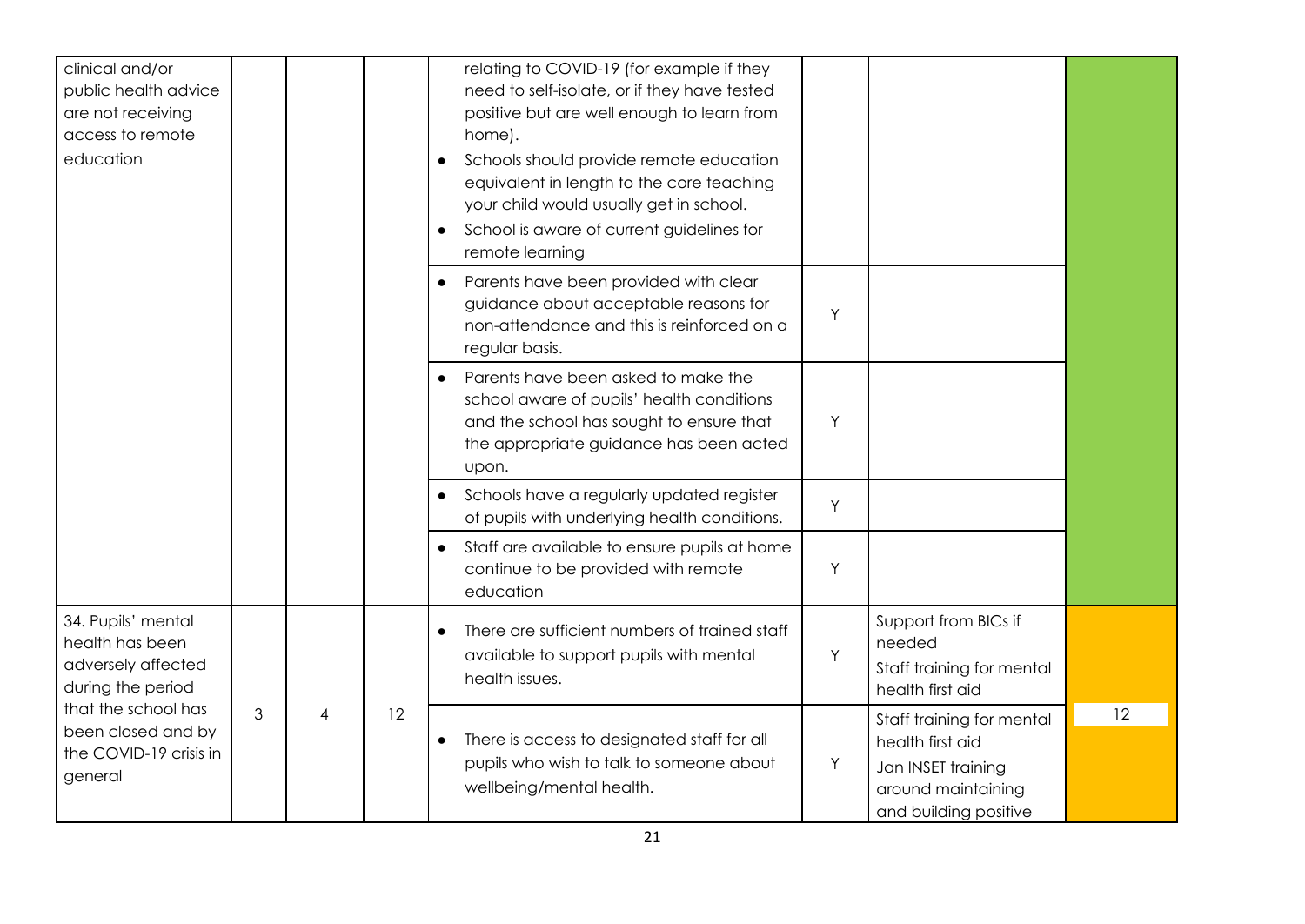|                                                                                                                                      |                |                |   |                                                                                                                                   |                | mindsets in challenging<br>times.                                                                                  |    |                                                                                                                            |   |  |
|--------------------------------------------------------------------------------------------------------------------------------------|----------------|----------------|---|-----------------------------------------------------------------------------------------------------------------------------------|----------------|--------------------------------------------------------------------------------------------------------------------|----|----------------------------------------------------------------------------------------------------------------------------|---|--|
|                                                                                                                                      |                |                |   | Wellbeing/mental health is discussed<br>$\bullet$<br>regularly in PSHE/assemblies.                                                | Y              | Planned in for January<br>induction week and in<br>assembly rota.                                                  |    |                                                                                                                            |   |  |
|                                                                                                                                      |                |                |   | Resources/websites to support the mental<br>health of pupils are provided.                                                        | Y              |                                                                                                                    |    |                                                                                                                            |   |  |
| 35. The mental<br>health of staff has                                                                                                |                |                |   | Staff are encouraged to focus on their<br>$\bullet$<br>wellbeing.                                                                 | Y              |                                                                                                                    |    |                                                                                                                            |   |  |
| been adversely<br>affected during the<br>period that the<br>school has been<br>closed and by the<br>COVID-19 crisis in               |                |                |   | Line managers are proactive in discussing<br>$\bullet$<br>wellbeing with the staff that they manage,<br>including their workload. | Y              | Agenda item weekly at<br>SLT.<br>Kim to have drop in<br>sessions on Tuesday<br>afternoons for anyone<br>who needs. |    |                                                                                                                            |   |  |
| general                                                                                                                              | $\overline{4}$ | 3              | 9 | Staff briefings and training have included<br>$\bullet$<br>content on wellbeing                                                   | Y              | Jan INSET training<br>around maintaining<br>and building positive<br>mindsets in challenging<br>times.             | 12 |                                                                                                                            |   |  |
|                                                                                                                                      |                |                |   | Staff briefings/training on wellbeing are<br>$\bullet$<br>provided.                                                               | Y              |                                                                                                                    |    |                                                                                                                            |   |  |
|                                                                                                                                      |                |                |   | Staff have been signposted to useful<br>websites and resources.                                                                   | Y              | Qwell                                                                                                              |    |                                                                                                                            |   |  |
| 36. Lack of governor<br>oversight during the<br>COVID-19 crisis leads<br>to the school failing<br>to meet statutory<br>requirements. |                |                |   | The governing body continues to meet<br>$\bullet$<br>regularly.                                                                   | Y              |                                                                                                                    |    |                                                                                                                            |   |  |
|                                                                                                                                      |                | $\overline{2}$ |   |                                                                                                                                   | $\overline{2}$ |                                                                                                                    |    | The governing body agendas are<br>$\bullet$<br>structured to ensure all statutory<br>requirements are discussed and school | Y |  |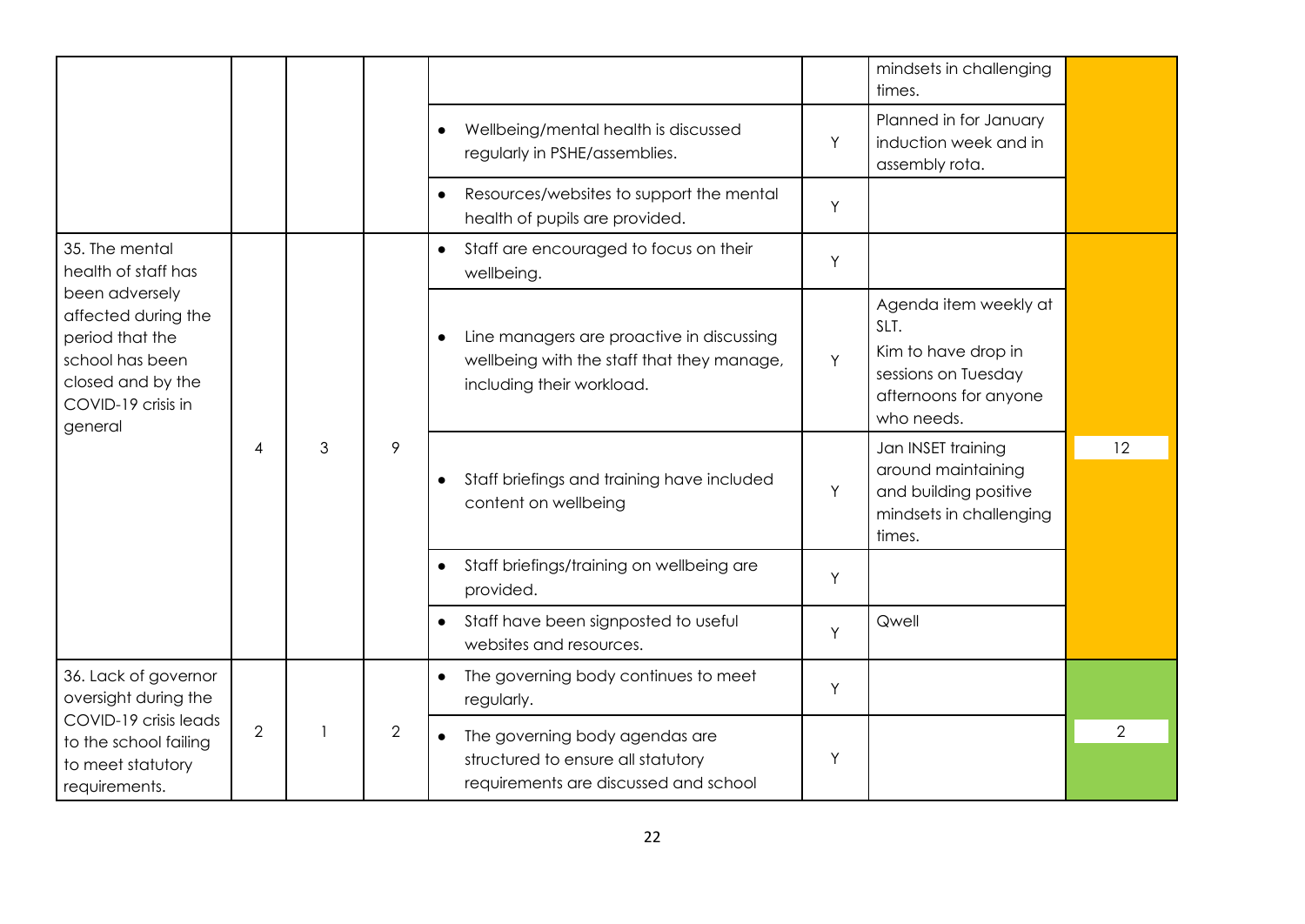|                                                                                                                      |   |                |                  | leaders are held to account for their<br>implementation.                                                                                                                                                                                                                                                                                                                                                                                                                                                                                                                                                                                                                                                                  |   |                                                    |   |
|----------------------------------------------------------------------------------------------------------------------|---|----------------|------------------|---------------------------------------------------------------------------------------------------------------------------------------------------------------------------------------------------------------------------------------------------------------------------------------------------------------------------------------------------------------------------------------------------------------------------------------------------------------------------------------------------------------------------------------------------------------------------------------------------------------------------------------------------------------------------------------------------------------------------|---|----------------------------------------------------|---|
|                                                                                                                      |   |                |                  | The headteacher's report to governors<br>includes content and updates on how the<br>school is continuing to meet its statutory<br>obligations in addition to covering the<br>school's response to COVID-19.                                                                                                                                                                                                                                                                                                                                                                                                                                                                                                               | Y |                                                    |   |
|                                                                                                                      |   |                |                  | Regular dialogue with the Chair of<br>Governors and those governors with<br>designated responsibilities is in place.                                                                                                                                                                                                                                                                                                                                                                                                                                                                                                                                                                                                      | Y | Fortnightly meetings<br>take place when<br>needed. |   |
|                                                                                                                      |   |                |                  | Minutes of governing body meetings are<br>reviewed to ensure that they accurately<br>record governors' oversight and holding<br>leaders to account for areas of statutory<br>responsibility.                                                                                                                                                                                                                                                                                                                                                                                                                                                                                                                              | Y |                                                    |   |
| 37. Test and trace is<br>not used effectively<br>to help manage<br>staffing levels and<br>support staff<br>wellbeing | 3 | $\overline{2}$ | $\boldsymbol{6}$ | Guidance on NHS test and trace has been<br>published.<br>If you develop symptoms of COVID-19, stay at<br>home and self-isolate immediately. If you have<br>a positive test result but do not have<br>symptoms, stay at home and self-isolate as<br>soon as you receive the results.<br>If you are notified by NHS Test and Trace of a<br>positive test result you must complete a period<br>of self-isolation. Your isolation period starts<br>immediately from when your symptoms<br>started, or, if you do not have any symptoms,<br>from when your positive LFD or PCR test was<br>taken, whichever test was taken first. Your<br>isolation period includes the day your<br>symptoms started (or the day your test was | Y |                                                    | 6 |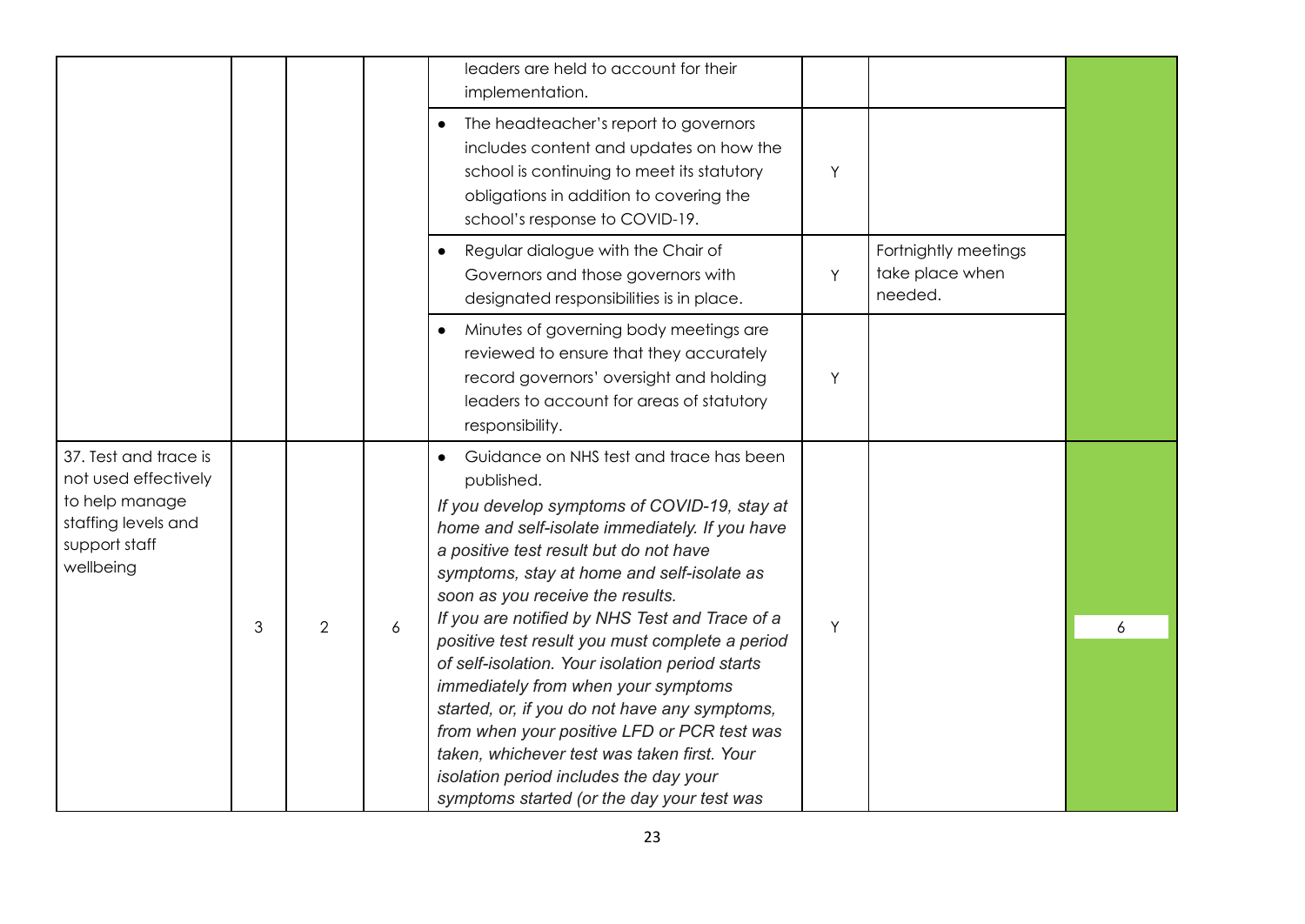| taken if you do not have symptoms), and the<br>next 10 full days.<br>You can return to your normal routine and stop<br>self-isolating after 10 full days if your<br>symptoms have gone, or if the only symptoms<br>you have are a cough or anosmia, which can<br>last for several weeks. If you still have a high<br>temperature after 10 days or are otherwise<br>unwell, stay at home and seek medical advice.                                                                                                                                                                                                                                                                                                                                                                     |  |
|--------------------------------------------------------------------------------------------------------------------------------------------------------------------------------------------------------------------------------------------------------------------------------------------------------------------------------------------------------------------------------------------------------------------------------------------------------------------------------------------------------------------------------------------------------------------------------------------------------------------------------------------------------------------------------------------------------------------------------------------------------------------------------------|--|
| was taken if you did not have symptoms), and<br>another LFD test on the following day. The<br>second LFD test should be taken at least 24<br>hours later. If both these test results are<br>negative, and you do not have a high<br>temperature, you may end your self-isolation<br>after the second negative test result.<br>You should not take an LFD test before the<br>sixth day of your isolation period, and you<br>should only end your self-isolation after you<br>have had 2 consecutive negative LFD tests<br>which should be taken at least 24 hours apart.<br>You should stop testing after you have had 2<br>consecutive negative test results.<br>This guidance also applies to children and<br>young people who usually attend an<br>education or childcare setting. |  |
| From Step 4, close contacts will be<br>identified via NHS Test and Trace. Staff may<br>Y<br>be contacted in exceptional cases to                                                                                                                                                                                                                                                                                                                                                                                                                                                                                                                                                                                                                                                     |  |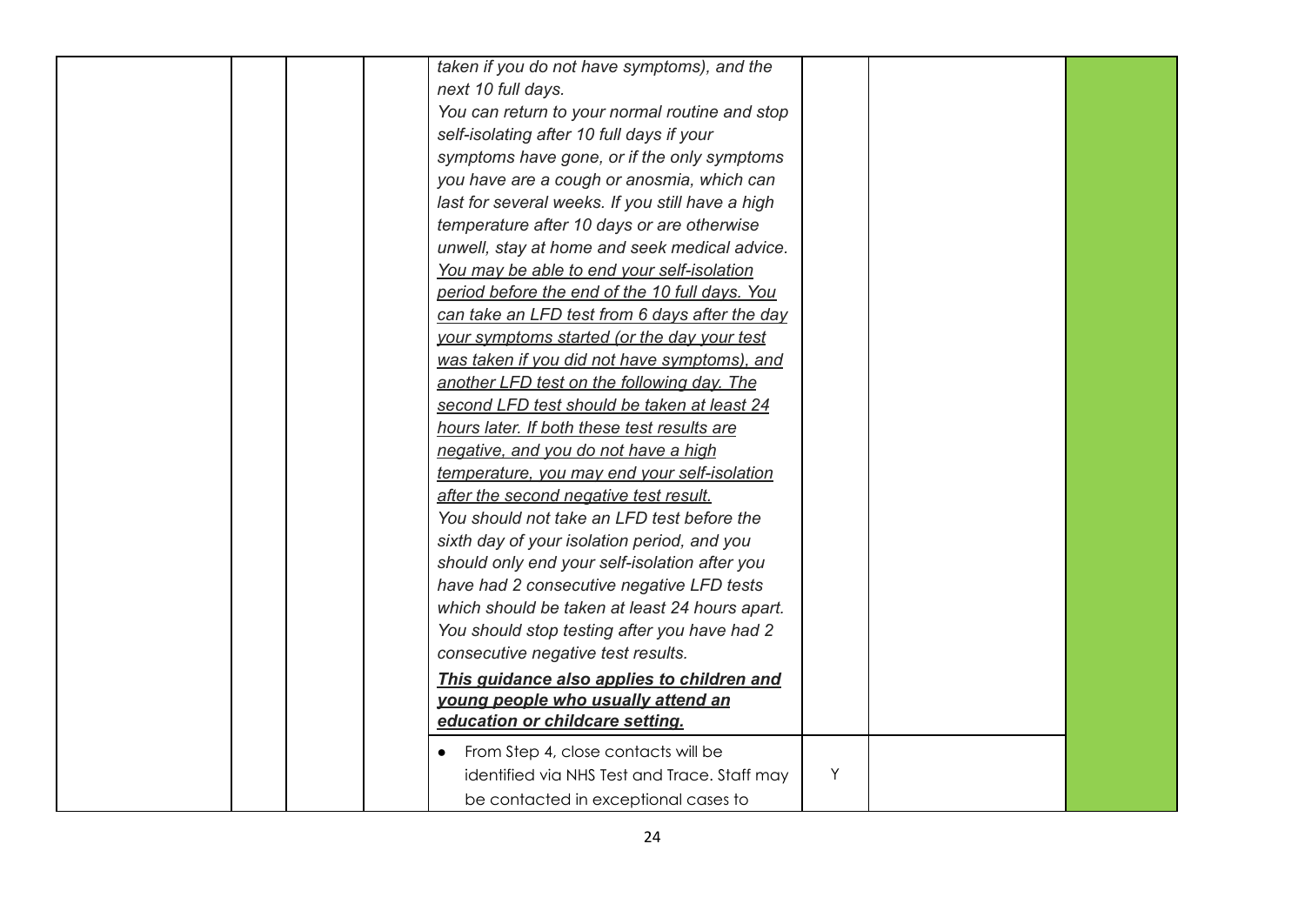|                                                                           |   |   |    | identify close contacts, as currently<br>happens in managing other infectious<br>diseases.<br>The guidance has been explained to staff<br>Post-testing and tracing support is available<br>for staff.                                                                                                                                                                                                                                                                                                       | Y<br>Υ |                                 |    |
|---------------------------------------------------------------------------|---|---|----|-------------------------------------------------------------------------------------------------------------------------------------------------------------------------------------------------------------------------------------------------------------------------------------------------------------------------------------------------------------------------------------------------------------------------------------------------------------------------------------------------------------|--------|---------------------------------|----|
| 38. Infection<br>transmission within<br>school due to                     |   |   |    | Robust collection and monitoring of<br>$\bullet$<br>absence data, including tracking return to<br>school dates, is in place.                                                                                                                                                                                                                                                                                                                                                                                | Y      |                                 |    |
| staff/pupils (or<br>members of their<br>household)<br>displaying symptoms | 4 | 3 | 12 | Procedures are in place to deal with any<br>pupil or staff displaying symptoms at school.<br>This includes the use of test and trace for<br>both staff and pupils and appropriate<br>action, in line with government guidance,<br>should the tests prove positive or negative.<br>From Step 4, close contacts will be<br>identified via NHS Test and Trace. Staff may<br>be contacted in exceptional cases to<br>identify close contacts, as currently<br>happens in managing other infectious<br>diseases. | Y      |                                 | 12 |
|                                                                           |   |   |    | Pupils, parents and staff are aware of what<br>steps to take if they, or any member of their<br>household, displays symptoms. This includes<br>an understanding of the definitions and<br>mitigating actions to take in relation to the<br>terms clinically extremely vulnerable should<br>these apply                                                                                                                                                                                                      | Y      |                                 |    |
|                                                                           |   |   |    | A record of any COVID-19 symptoms in staff<br>or pupils is recorded                                                                                                                                                                                                                                                                                                                                                                                                                                         | Y      | Office to update<br>spreadsheet |    |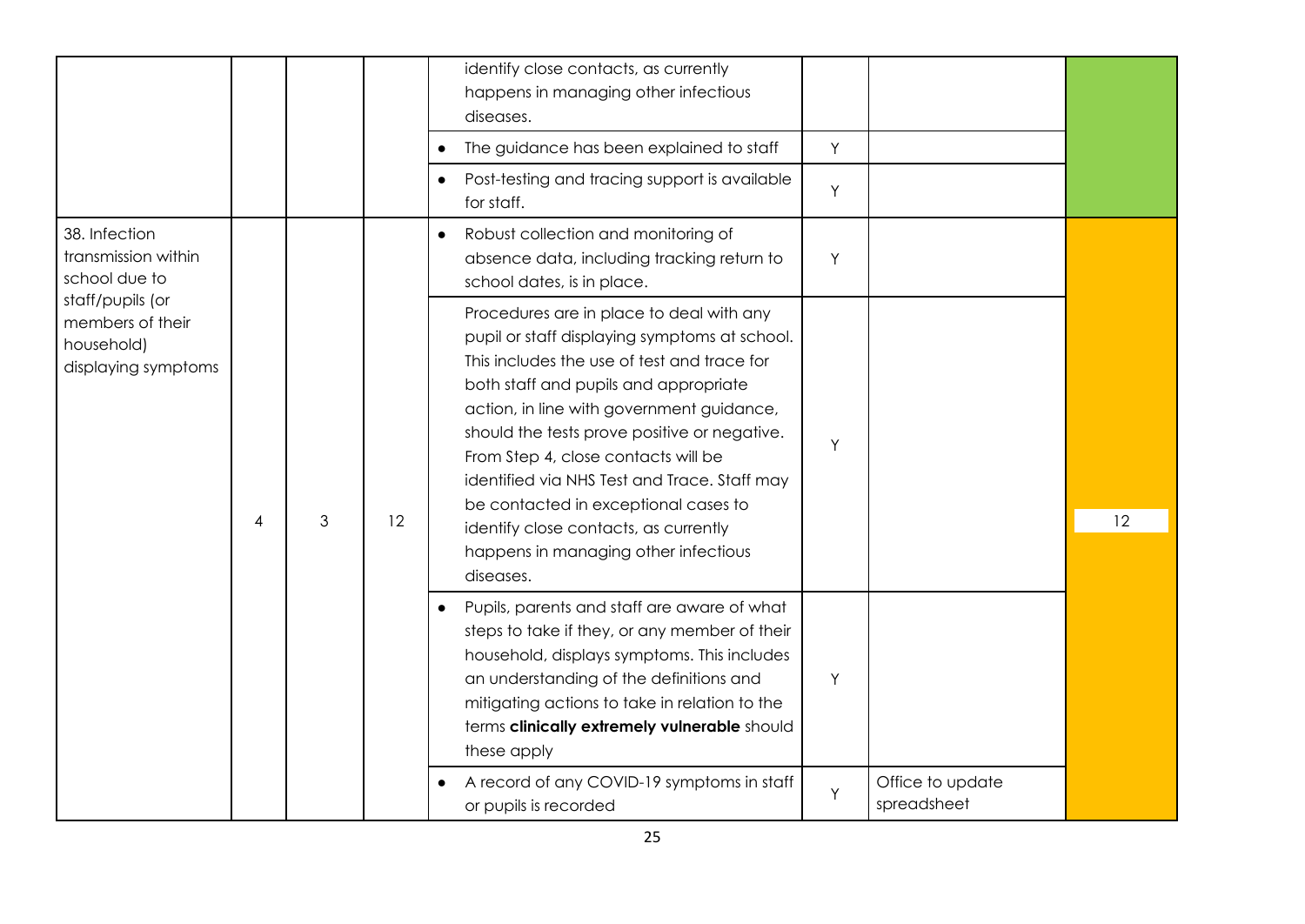| 39. Staff (inc<br>breakfast club and<br>after school activities<br>staff), pupils and<br>parents are not<br>aware of the<br>school's procedures                                    |   |                |   |                                                                                                                                                                                                                                        |   |   |                                                                                                                                                                                         |  |  |  |  |  | Staff, pupils and parents have received<br>$\bullet$<br>clear communications informing them of<br>current government guidance on the<br>actions to take should anyone display<br>symptoms of COVID-19 and how this will be<br>implemented in the school. | Υ |  |
|------------------------------------------------------------------------------------------------------------------------------------------------------------------------------------|---|----------------|---|----------------------------------------------------------------------------------------------------------------------------------------------------------------------------------------------------------------------------------------|---|---|-----------------------------------------------------------------------------------------------------------------------------------------------------------------------------------------|--|--|--|--|--|----------------------------------------------------------------------------------------------------------------------------------------------------------------------------------------------------------------------------------------------------------|---|--|
| (including on<br>self-isolation and                                                                                                                                                | 4 | $\overline{2}$ | 8 | This guidance has been explained to staff<br>and pupils as part of the induction process.                                                                                                                                              | Y | 8 |                                                                                                                                                                                         |  |  |  |  |  |                                                                                                                                                                                                                                                          |   |  |
| testing) should<br>anyone display                                                                                                                                                  |   |                |   | Staff should undertake twice weekly home<br>$\bullet$<br>tests whenever they are on site.                                                                                                                                              | Y |   |                                                                                                                                                                                         |  |  |  |  |  |                                                                                                                                                                                                                                                          |   |  |
| symptoms of<br>COVID-19                                                                                                                                                            |   |                |   | Any updates or changes to this guidance<br>$\bullet$<br>are communicated in a timely and<br>effective way to all stakeholders.                                                                                                         | Y |   |                                                                                                                                                                                         |  |  |  |  |  |                                                                                                                                                                                                                                                          |   |  |
| 40. Staff, pupils and<br>parents are not<br>aware of the<br>school's procedures<br>should there be a<br>confirmed case of<br>COVID-19 in the<br>school including test<br>and trace |   |                |   | From Step 4, close contacts will be<br>$\bullet$<br>identified via NHS Test and Trace. Staff may<br>be<br>contacted in exceptional cases to identify<br>close contacts, as currently happens in<br>managing other infectious diseases. |   |   |                                                                                                                                                                                         |  |  |  |  |  |                                                                                                                                                                                                                                                          |   |  |
|                                                                                                                                                                                    |   |                |   | Staff, pupils and parents have received<br>$\bullet$                                                                                                                                                                                   |   |   |                                                                                                                                                                                         |  |  |  |  |  |                                                                                                                                                                                                                                                          |   |  |
|                                                                                                                                                                                    | 4 | $\overline{2}$ | 8 | clear communications informing them of<br>current government guidance on<br>confirmed cases of COVID-19 and how this<br>will be implemented in the school.                                                                             | Y | 8 |                                                                                                                                                                                         |  |  |  |  |  |                                                                                                                                                                                                                                                          |   |  |
|                                                                                                                                                                                    |   |                |   |                                                                                                                                                                                                                                        |   |   | The household (including any siblings)<br>$\bullet$<br>should follow the PHE stay at home<br>guidance for<br>households with possible or confirmed<br>coronavirus (COVID-19) infection. |  |  |  |  |  |                                                                                                                                                                                                                                                          |   |  |